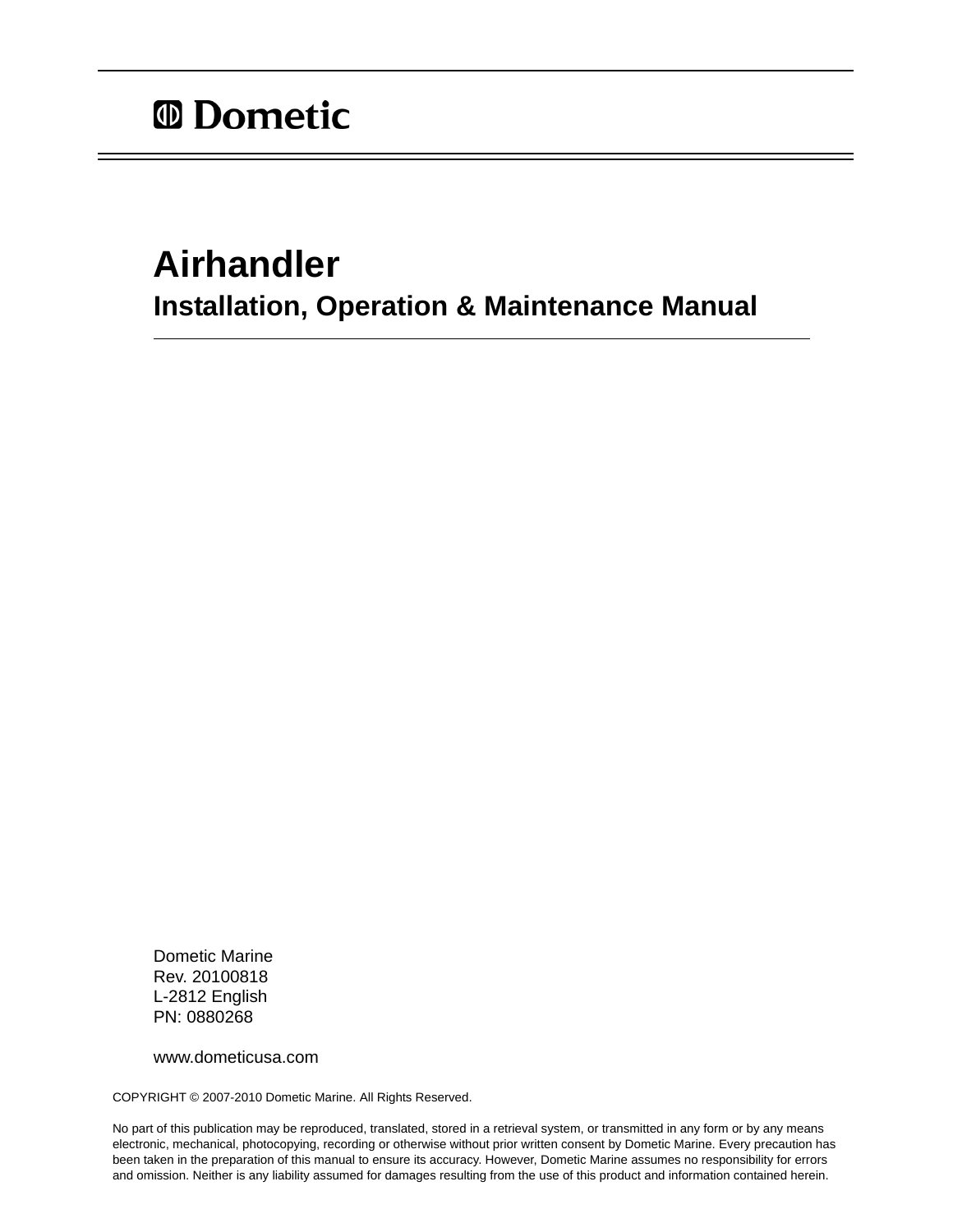# Table of Contents

# **<sup>®</sup>** Dometic

| RECOGNIZE SAFETY SYMBOLS, WORDS AND LABELS 1                                                              |
|-----------------------------------------------------------------------------------------------------------|
| OPERATIONAL SAFETY 1                                                                                      |
|                                                                                                           |
| APPLICATION & INSTALLATION STANDARDS 2                                                                    |
|                                                                                                           |
|                                                                                                           |
|                                                                                                           |
|                                                                                                           |
| Solid and Level 3                                                                                         |
|                                                                                                           |
|                                                                                                           |
|                                                                                                           |
| MINIMIZING AUDIBLE NOISE 3                                                                                |
| Key Principles 3                                                                                          |
| Practical Suggestions 4                                                                                   |
| AIR DISTRIBUTION 4                                                                                        |
| THERMAL INSULATION 4                                                                                      |
| ATTACHING FLEX DUCT TO MOUNT RING 5                                                                       |
|                                                                                                           |
| DUCT INSTALLATION $\ldots \ldots \ldots \ldots \ldots \ldots \ldots \ldots \ldots 5$                      |
| SIZING OF DUCTS, GRILLES, AND PLENUMS 5                                                                   |
|                                                                                                           |
|                                                                                                           |
|                                                                                                           |
|                                                                                                           |
|                                                                                                           |
|                                                                                                           |
| Blowthroughs $\ldots \ldots \ldots \ldots \ldots \ldots \ldots \ldots \ldots \ldots 6$                    |
|                                                                                                           |
|                                                                                                           |
|                                                                                                           |
|                                                                                                           |
| SPECIAL RECOMMENDATIONS FOR SPECIFIC MODELS 7                                                             |
|                                                                                                           |
|                                                                                                           |
|                                                                                                           |
| BLOWTHROUGH AIRHANDLERS 8                                                                                 |
| CIRCULATING WATER SYSTEM 8                                                                                |
|                                                                                                           |
|                                                                                                           |
| WATER FLOW DIRECTION 9                                                                                    |
|                                                                                                           |
|                                                                                                           |
|                                                                                                           |
|                                                                                                           |
| THERMAL INSULATION 9<br>$F$ LOW CONTROLS $\ldots \ldots \ldots \ldots \ldots \ldots \ldots \ldots \ldots$ |
|                                                                                                           |
| CONDENSATE WATER 10                                                                                       |
|                                                                                                           |
| HEEL PROTECTION 10                                                                                        |
|                                                                                                           |
| THERMAL INSULATION 10                                                                                     |
|                                                                                                           |

| MCA-MINIMUM CIRCUIT AMPACITY 10            |
|--------------------------------------------|
| ELECTRICAL GROUNDING 11                    |
|                                            |
| MOUNTING THE DISPLAY 11                    |
|                                            |
|                                            |
| PRESSURE PORTS 11                          |
|                                            |
|                                            |
| <b>OPERATION</b>                           |
| TURNING OFF CIRCUIT BREAKERS 12            |
| AVOIDING FROZEN AIRHANDLERS 12             |
|                                            |
|                                            |
|                                            |
|                                            |
|                                            |
| Run The System 13                          |
| EVERY THREE MONTHS 13                      |
|                                            |
|                                            |
|                                            |
|                                            |
|                                            |
|                                            |
| BLOWER NOT RUNNING 14                      |
| BLOWER RUNNING, BUT NOT COOLING/HEATING 14 |
|                                            |
| WARRANTY AGREEMENT 15                      |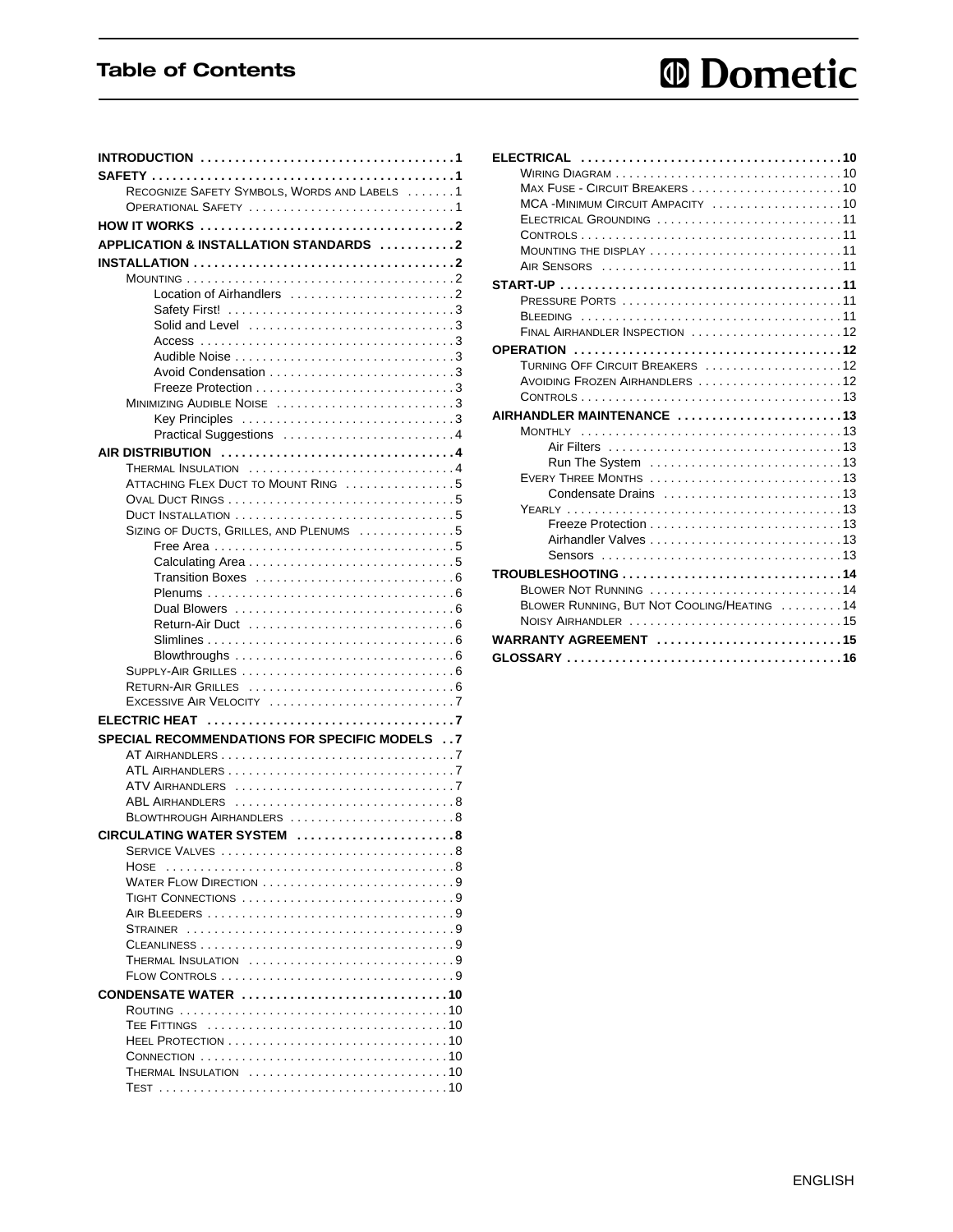# INTRODUCTION

Congratulations on the purchase of your Dometic chilled water system! This manual will provide necessary information for the proper installation, operation, and maintenance of your system. Dometic units are well-engineered, well-built, and thoroughly tested at the factory. They will provide many years of trouble-free comfort if properly installed, operated, and maintained. And if you need help, you have the comfort of knowing you have the marine HVAC industry's largest world-wide network of factory trained dealers to promptly and professionally service your equipment. Moreover, you are backed by Dometic's well-earned reputation for above-and-beyond, world-class customer care.

# SAFETY

# RECOGNIZE SAFETY SYMBOLS, WORDS AND LABELS

The following symbols and labels are used throughout this manual to indicate immediate or potential safety hazards. it is the owner's and installer's responsibility to read and comply with all safety information and instructions accompanying these symbols. Failure to heed safety information increases the risk of personal injury, property damage, and/or product damage.



**WARNING The word "WARNING" indicates hazards or unsafe practices which COULD result in severe personal injury or death.**



#### **CAUTION**

**The word "CAUTION" indicates hazards or unsafe practices which COULD result in minor or moderate personal injury, product damage, or property damage.**

# OPERATIONAL SAFETY

Installation and servicing of this system can be hazardous due to system pressure, moving parts, heat, and electrical components. Only trained and certified service personnel should install, repair, or service equipment. When working on this equipment, always observe precautions described in the literature, tags, and labels attached to the unit. Follow all safety codes. Wear safety glasses and work gloves and place a fire extinguisher close to the work area. Do not work alone.



#### WARNING

**Never install your air conditioner in the bilge or engine room areas. Ensure that the selected location is sealed from direct access to bilge and/or engine room vapors.** 

**Do not terminate condensate drain line within 4 feet of any outlet of engine or generator exhaust systems, nor in a compartment housing an engine or generator, nor in a bilge, unless the drain is connected properly to a sealed condensate or shower sump pump.** 

**Failure to comply may allow bilge or engine room vapors to mix with the air conditioner's return air and contaminate living areas which may result in injury or death.**



#### WARNING

**Do not locate the airhandler or ducting in locations where they could become conduits for hazardous fumes. For example, do not locate the inlet of a fresh air makeup unit such that it could suck in exhaust fumes or any other hazardous fumes.**



#### **WARNING**

**Electrical shock hazard. Disconnect voltage at main panel or power source before opening any cover.**



#### WARNING

**To minimize the hazard of electrical shock and personal injury, chillers, airhandlers, and all electrically powered equipment must be effectively grounded. Refer to installation guidelines for further information.**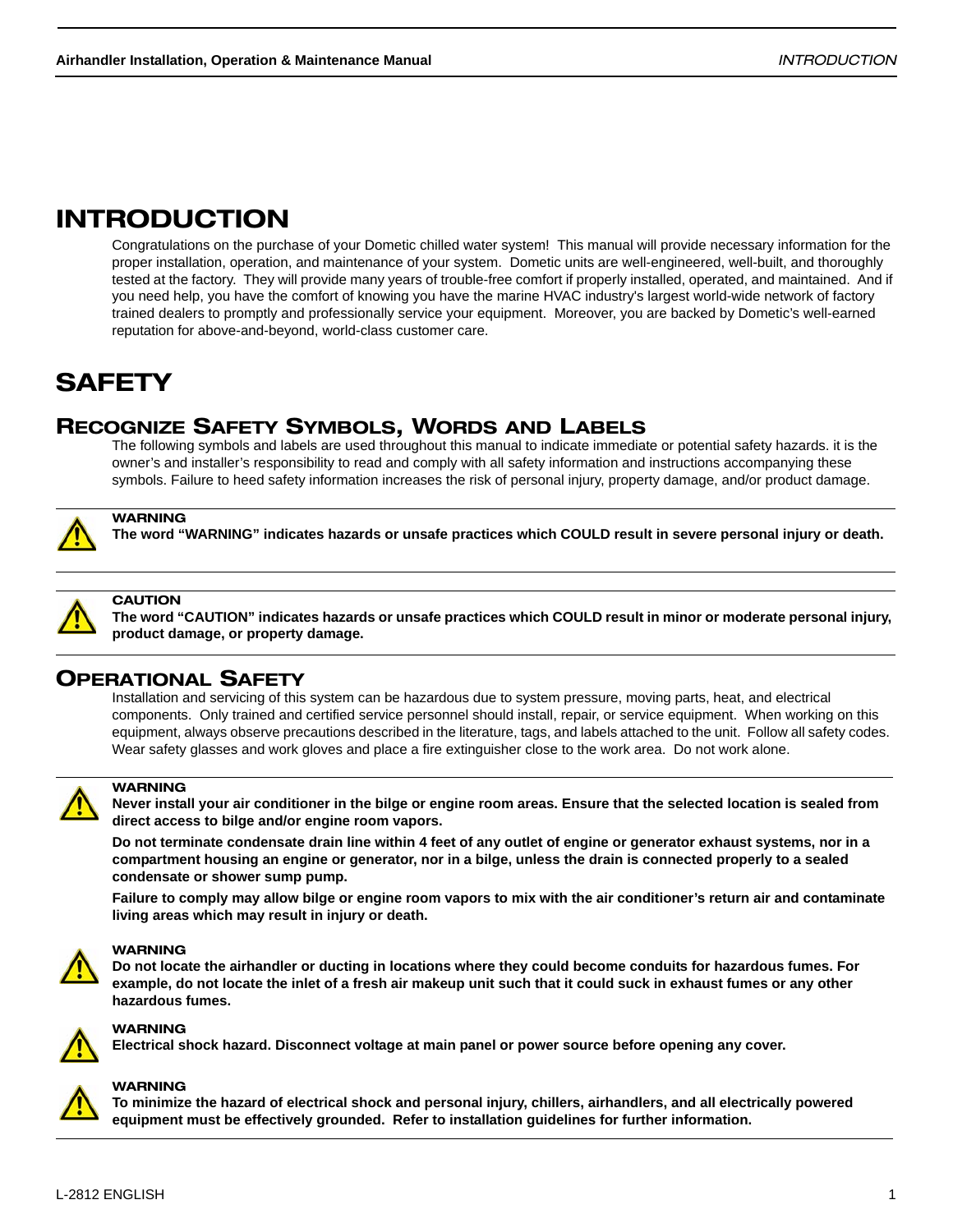

#### WARNING

**The electric heaters inside the airhandler can cause severe burns. After disconnecting power to the heater, allow the blower to continue to run for 5 minutes at high speed before working near the heater. If the blower cannot be used to cool the heater, then let the heater cool for 2 hours after disconnecting power before working near the heater.**



#### WARNING

**The blowers have moving parts that can cause severe injuries. Never touch a spinning blower wheel. Always turn the blower off and allow it to come to a complete stop before working near it. Always wear eye protection. If a screw or other small object hits the spinning blower wheel, the small object will become a dangerous projectile. Note that drafts can cause the wheel to begin to spin even when there is no power to the blower. Thus, even an unpowered blower wheel can cause injury. Eliminate the draft and wait for the blower wheel to stop spinning.**

# HOW IT WORKS

Your chilled water air conditioning system consists of the chiller, airhandlers installed throughout the vessel, freshwater piping connecting the chiller to the airhandlers, and the seawater system. The chiller consists of three major components: the compressor, the condenser, and the evaporator (or heat exchanger). The chiller is charged with a refrigerant that circulates throughout these components. The airhandlers consist of two major components: the blower and coil. Fresh water circulates through the piping from the chiller to each airhandler and back.

In cooling mode, warm cabin air is drawn (or blown) across the airhandler coil by the blower. Heat is removed from the air as it passes across the coil. The cooled air is then blown back into the cabin. The heat from the cabin air is transferred to the fresh water circulating through the coil. The warmed water is pumped back to the chiller. The water is circulated through the chiller's evaporator where the heat is transferred to the refrigerant in the evaporator coil, thus cooling the "chilled" water. The "heated" refrigerant gas is returned to the compressor, compressed, and then circulated through the outer tube in the chiller's condenser coil. Seawater is circulating through the condenser via the seawater system. The heat is transferred from the refrigerant to the seawater and pumped overboard taking the original cabin air heat with it. The circulating, "chilled" water (not seawater) is then pumped back through the piping to the airhandlers in a continuous loop as the cycle repeats.

If the vessel is heated, it is either by reverse cycle or electric heat. Each method pumps warm water from the module to the airhandlers. For reverse cycle heating, the module's refrigerant flows in the opposite direction through a reversing valve, thus adding heat to the fresh water loop, instead of removing it as in the cooling mode. Electric heat systems use a heater barrel to warm the fresh water. Some systems also use electric heating coils built into the airhandlers that warm the air directly.

# APPLICATION & INSTALLATION STANDARDS

The application and installation must comply with the applicable standards of American Boat and Yacht Council (ABYC). All ABYC recommendations must be followed, but those sections dealing with breakers, branch circuit protection, circuit ampacity, grounding, and bonding are especially noteworthy.

ABYC standards are available from:

American Boat and Yacht Council 613 Third Street, Suite 10 Annapolis, MD 21403 USA Phone: +1 410-990-4460 Fax: +1 410-990-4466 www.abycinc.org

# INSTALLATION

A circulated water system will only perform as well as the quality of the installation. This consists mainly of plumbing and wiring, which can be handled by most boatyards. Each aspect of the installation should be thoroughly planned to minimize timeconsuming mistakes and maximize performance.

## **MOUNTING**

#### LOCATION OF AIRHANDLERS

Good planning is essential for achieving optimal results. Good planning requires good understanding. So, please read the entire manual before beginning the installation.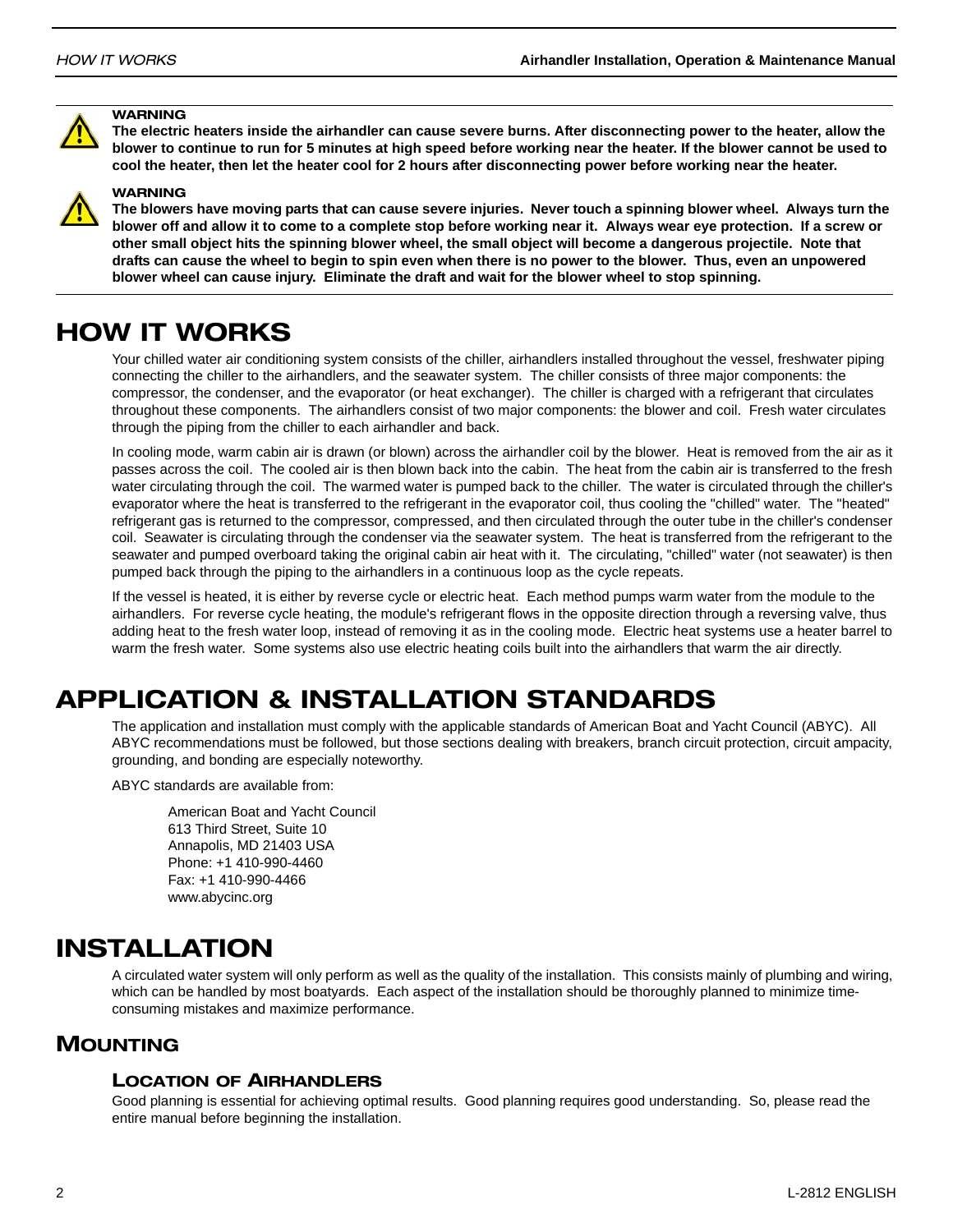#### SAFETY FIRST!

Never install an airhandler in the bilge or engine room areas. Insure that the selected location is sealed from direct access to bilge and/or engine room vapors. Do not terminate condensate drain line within four (4) feet of any outlet of engine or generator exhaust systems, nor in a compartment housing an engine or generator, nor in a bilge, unless the drain is connected properly to a sealed condensate or shower sump pump.

Do not locate the airhandler or ducting in locations where they could become conduits for hazardous fumes. Be especially mindful of this with ducted-inlet units such as ducted-inlet fresh air makeup units. For example, do not locate air inlets or discharges near sources of exhaust fumes.

**Refer to "Operational Safety" on page 1.**

#### SOLID AND LEVEL

The airhandler must be securely mounted to a strong, unmoving structure. The airhandler will tip with the boat when the boat tips, but when the boat is level, the airhandler must also be level.

#### **ACCESS**

Select a location that allows good access for service, visual inspection, and removal of the unit. It is especially important to make sure that the filter can be conveniently replaced. The 3-way valve (if any), electric heat (if any), manual thermal overload (for units with electric heat), blower, bleeder, duct connection, water connections, and the service ball valves (supplied by the installer) must all be accessible for service.

#### AUDIBLE NOISE

Finding good locations for the unit, duct, diffusers, and return-air grille is a good start towards a quiet room. See "Minimizing Audible Noise" on page 3.

### AVOID CONDENSATION

Most airhandlers only have 1/8" of insulation. They will perform better, make less condensation, and look better longer if they are located in a semi-conditioned space. If possible, avoid putting them in places where the exterior of the airhandler will be exposed to outside air or air from saunas or showers. Note that engine rooms usually have large ventilators, exposing everything in them to outside air.

Custom airhandlers with ½" insulation are available upon request. However, insulation of complex shapes is seldom perfect. Thus, it is still best to avoid the need for heavier insulation by finding a better location. Custom attachments are available for the air inlets of fresh air make-up units so that the exterior of the unit itself need not be exposed to the fresh air.

#### FREEZE PROTECTION

Putting the airhandler in a semi-conditioned space will also help protect against freezing. Exposure to sub-freezing ambient air may freeze the coil if adequate precautions are not taken. When possible, avoid the situation entirely by not exposing the airhandler to sub-freezing temperatures. See "Avoiding Frozen Airhandlers" on page 12.

#### MINIMIZING AUDIBLE NOISE

Air movement causes noise. Thus, a certain amount of noise is an unavoidable consequence of any air-moving device. The more air is moved, the louder the noise will be. However, some ways of moving air cause less noise than others.

#### KEY PRINCIPLES

- Rigid, heavy materials tend to reflect airborne noise. Soft, THICK materials tend to dissipate a small fraction of the noise passing through them. Thus, these two types of material tend to work well together, especially when layered. The (first) layer of soft material should be between the noise source and the heavy, rigid layer.
- In general, anything that causes turbulence or restriction is likely to create noise. Exception: There are sound absorbing boxes and duct configurations that are restrictive and perhaps even turbulent, but their net effect is to REDUCE the transmitted noise. A good example is the return-air arrangement described below.
- Sharp transitions tend to create more noise than smooth transitions.
- Slow moving air tends to make less noise than fast moving air. Thus, large duct tends to create less noise than small duct. (However, do not grossly oversize the duct if it means creating sharp transitions.) Large diffusers tend to create less noise than small diffusers. However, do not grossly over-size the diffuser. Grossly oversizing a diffuser will reduce the velocity and momentum of the leaving air (its "throw"). This can cause the air in the room to be poorly mixed. If the supply is close to the return, it can also cause an undesirable "short circuit effect", with the supply air returning directly to the unit without doing much to cool the space.
- Straight duct tends to create less noise than bends.
- A gradual bend (large radius) in the duct tends to create less noise than a sharp bend (small radius).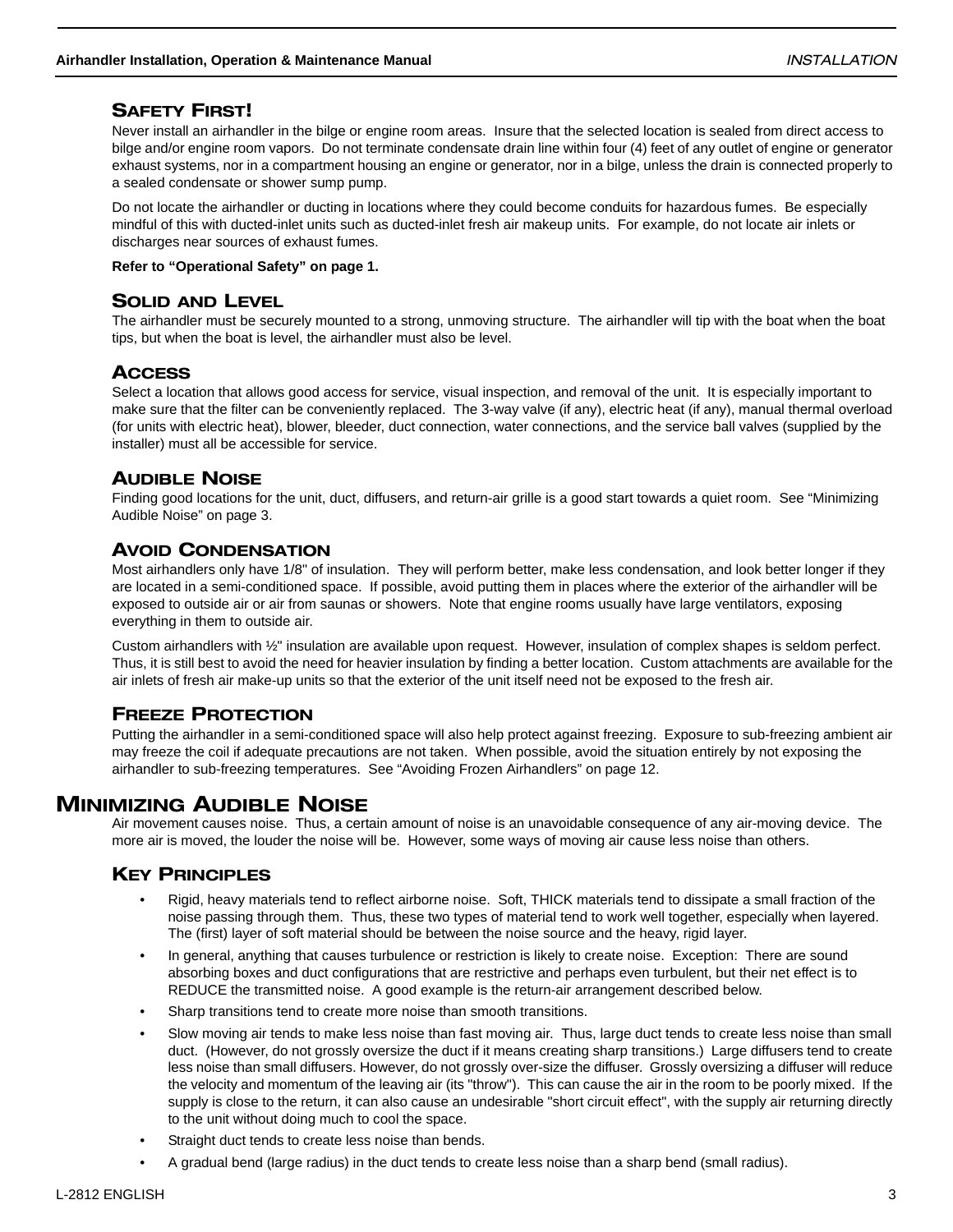#### PRACTICAL SUGGESTIONS

- **Vibration:** Transmission of vibration generated by airhandlers is rarely if ever an issue. But, make sure the airhandler is securely fastened to a rigid, massive structure. If vibration isolators are included with the airhandler, use them. Aside from that, focus on airborne noise.
- **Blower type:** Consider using units with DC blowers. DC blowers are quieter than standard blowers.
- **Multiple units:** For noise-critical spaces, multiple small units may be better than one large unit. Smaller units move less air. More diffusers usually mean less "throw" is required. Ductwork tends to be shorter and simpler. It will usually be possible to oversize the duct. (For example, 8" duct is standard for a 24K, but a pair of 12K airhandlers can both use 6". For a 12K, 7" is nicely oversized, reducing noise generation.) All of these factors tend to reduce noise.
- **Return-air grilles:** Putting the unit close to the return-air grille is usually a good idea. But if noise is critical, it may be better to put it at a slight distance. Airborne sound likes to travel down a short, straight path with heavy, rigid walls that channel the noise. So, make the distance long. Include one or more 90-180° changes of direction. Use heavy, rigid walls to keep the noise from escaping, but line these walls with a soft, sound-absorbing material. Cautions: Be sure the unit is drawing its air from the space it is conditioning. Be sure that the return-air path is generously sized. (The cross-sectional area at every point in the return-air path should be at least as large as the minimum return-air grille size. Any restriction here will adversely affect the units airflow and performance, and will tend to cause air to be drawn in from undesirable places.) Be sure the unit is still accessible for service and removal. Be sure that the materials you use are suitable from a flammability and smoke-generation standpoint. The filter can be remote from the unit, but be sure that air cannot bypass the filter. Be sure the filter is readily replaceable.
- **Duct length:** Most airhandlers should have at least five feet (1.52m) of duct. This length reduces motor noise and blower vane tip noise transmitted to the space.
- **Bends:** ONE 90° bend in the supply duct is desirable, because it will attenuate noise that was generated upstream. It should be downstream of the unit and any transition boxes. Each additional elbow will provide successively decreasing noise attenuation, and the benefit of any additional noise attenuation is usually outweighed by the additional noise generated by the restriction.
- **Blower speed:** Do not use duct work or diffusers to reduce airflow. This will create noise. Instead, reduce the blower speed.
- **Experiment:** The more realistic the relevant conditions are, the more significant the results will be. Some top-quality yacht builders routinely assemble mock systems outside the vessel. They can easily modify it and try different things because it is not installed in a boat. They know how well a given duct design will work BEFORE they install it, perhaps even before the layout of the boat is finalized.

# AIR DISTRIBUTION

Good air flow is critical for the performance of the entire system. It is highly dependent on the quality of the ducting installation. The ducting should be run as straight, smooth and taut as possible. Minimize the number of bends.

## THERMAL INSULATION

**Comfort and Efficiency:** Thermal insulation is one of the most cost-effective improvements to comfort and efficiency that can be made, because the best way to beat the heat (or the cold) is to prevent it from ever entering in the first place. Once insulation is installed, it is virtually maintenance free. It costs nothing to operate, and has no moving parts. Thermal insulation also tends to dampen audible noise. NEVER underestimate the importance of good insulation! Insulation is NOT just for ducts.

**Vessel Envelope:** The entire vessel envelope should be insulated. Insulation is especially important for the semi-horizontal areas exposed to the sun. Even areas below the water-line need to be insulated. This is especially important for boats in cold water. If there is no insulation or no vapor barrier, then cold seawater temperature will make the hull cold, and water vapor from inside the warm boat will condense on the hull and become a breeding ground for mold and mildew.

**R-Value:** Most duct should be at least R4 (1" fiberglass). Duct in very hot spaces, such as above or in front of a flybridge, should be at least R6 (1.5" fiberglass). And, the hot space itself should be insulated with at least R4 insulation. Return ducts in semi-conditioned spaces do not require insulation unless there is reason to believe the temperature in a given space may be more than 5° warmer than the return duct. The most critical feature is that the supply duct be adequately insulated. This not only keeps the supply air cold, but it prevents condensation from forming.

**Do Not Compress:** Do not compress the insulation. For example, do not use tie wraps or wire to support insulation. The localized compression will cause poor performance, condensation, and eventually damage the insulation. Use broad straps to support the duct. Ideally, support for flex duct should wrap around the bottom half of the duct, and should be at least 6" long. This will spread the weight out so the insulation will not be pinched.

**Vapor Barrier:** Insulation always needs a vapor barrier to effectively prevent condensation. This means that the outer surface of the insulation must be impenetrable to water vapor. For example, if the outer surface of a piece of flex duct is torn, water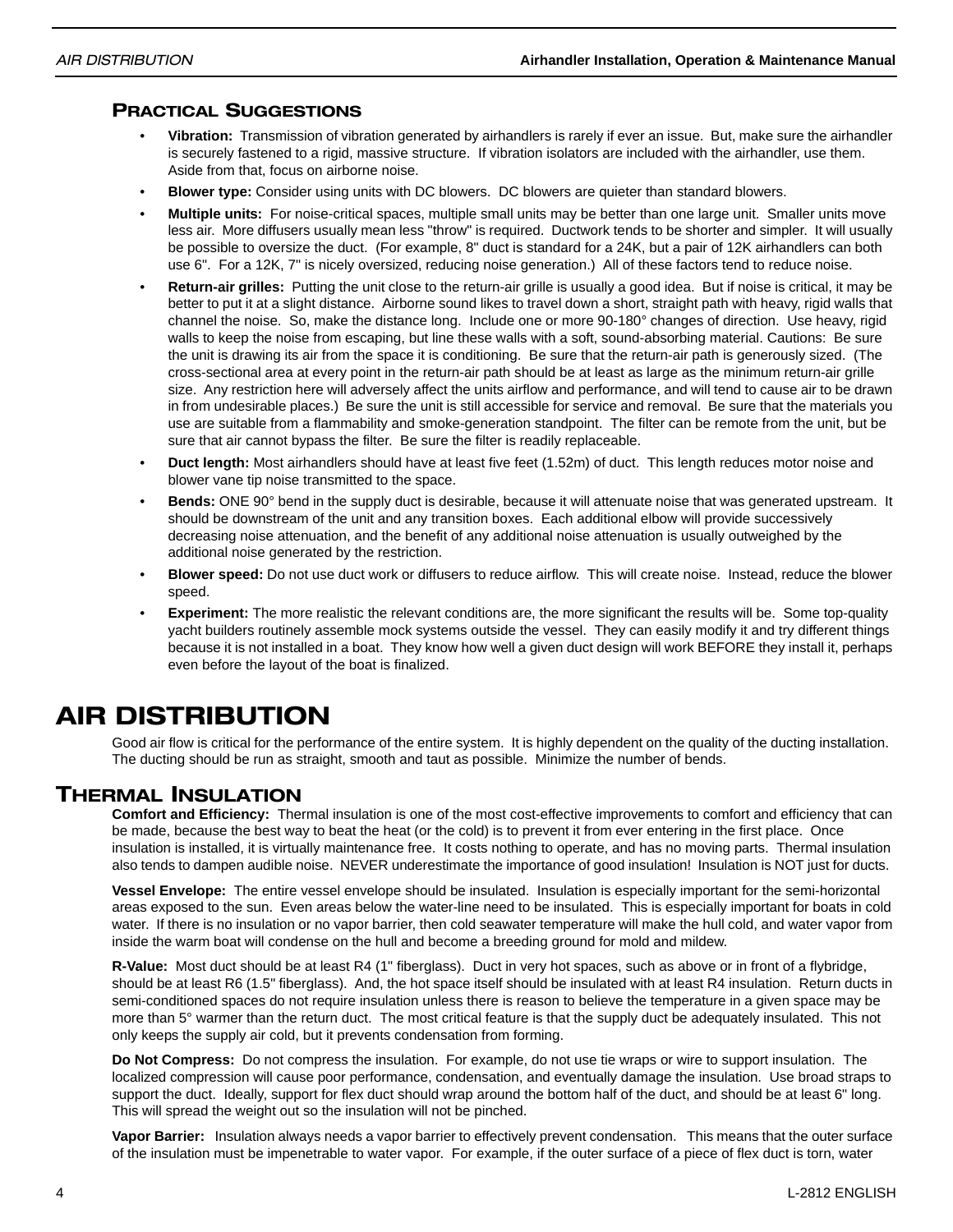vapor can enter. As the water vapor migrates through the fiberglass, it will eventually come in contact with the cold inner lining of the duct. Condensation will form, and the duct will soon be saturated with water. Thus it is important to maintain an air-tight vapor barrier around the insulation. Location of the vapor barrier is also critical. The insulation must be between the vapor barrier and the cold surface.

**Sealing Duct:** Various aluminum backed tape and mastics are specifically made for sealing duct. Use them liberally. Note that both require clean, dry surfaces. Closed cell insulation such as Dometic uses to insulate most airhandlers and chillers is an inherent vapor barrier on both sides. However, most fiberglass insulation requires a separate vapor barrier. Most flex duct includes a vapor barrier jacket on the outside. Rigid fiberglass usually has an aluminum paper vapor barrier on one side.

# ATTACHING FLEX DUCT TO MOUNT RING

- 1. Pull back the fiberglass insulation exposing the inner duct hose.
- 2. Slide the inner duct hose around the mount ring until it bottoms out. (The "mount ring" is the plastic ring on the discharge of the unit.)
- 3. Screw 3 or 4 stainless steel sheet metal screws through the duct hose into the mount ring. Make sure to catch the wire in the duct hose with the heads of the screws.
- 4. Wrap duct tape around the ducting and ring joint to prevent any air leaks. Do NOT use mastic on the airhandler, because it will make servicing the unit difficult.
- 5. Pull the insulation back up over the mylar to the base of the ring and again secure with duct tape.

# OVAL DUCT RINGS

When screwing duct to an oval duct ring, use washers with the screws. This will help make sure the wire does not shift out from under the screw head. The screw will pull through the duct if the wire shifts out from under the screw.

# DUCT INSTALLATION

CRITICAL: Ducting MUST be installed BEFORE other systems. Otherwise, conduit, wiring, plumbing, etc. will prevent the duct from going in properly. The resulting compromises will decrease performance and increase noise.

All ducting should:

- Be appropriately sized for each application.
- Run as smoothly and be as taut as possible.
- Have as few bends or loops as possible.
- Be securely fastened to prevent sagging during boat operation.
- Have all excess ducting lengths trimmed off.
- Not be flattened or kinked.
- Be appropriately insulated, especially in hot or humid spaces (hull side, mechanical compartments, fly bridge ceilings, etc.)

## SIZING OF DUCTS, GRILLES, AND PLENUMS

The design of a proper supply-duct system begins with the outlet from the blower. The ring sizes are designed to keep the footprint small but still keep the air velocity and frictional pressure drop relatively low. Reducing the blower ring size will create higher air velocities. Higher air velocities will increase pressure drop and noise. Increased pressure drop will reduce the overall airflow (cfm) and the heating or cooling capacity of the unit (BTU/hr).

Table 1is only a guide. Larger duct size may be needed when the duct runs are longer than 20 feet (6 m), have more than three 90° bends, or have a transition box. In such cases, increase the duct size shown by one inch.

#### FREE AREA

Free area is the area NOT occupied by the vanes of the grille. Free area is the total cross-sectional area through which the air can actually pass. For some grilles, especially some "linear diffusers", the free area may be considerably less than the face area of the grille.

#### CALCULATING AREA

- 1. The area of a square or rectangle in square inches: Multiply the length (in inches) by the width (in inches).
- 2. The cross-sectional area of a round duct in square inches: The radius equals half the internal diameter. Multiply the radius (r) by itself (r2), and multiply that number by 3.1416 (pi). The result is the cross-sectional area of the duct.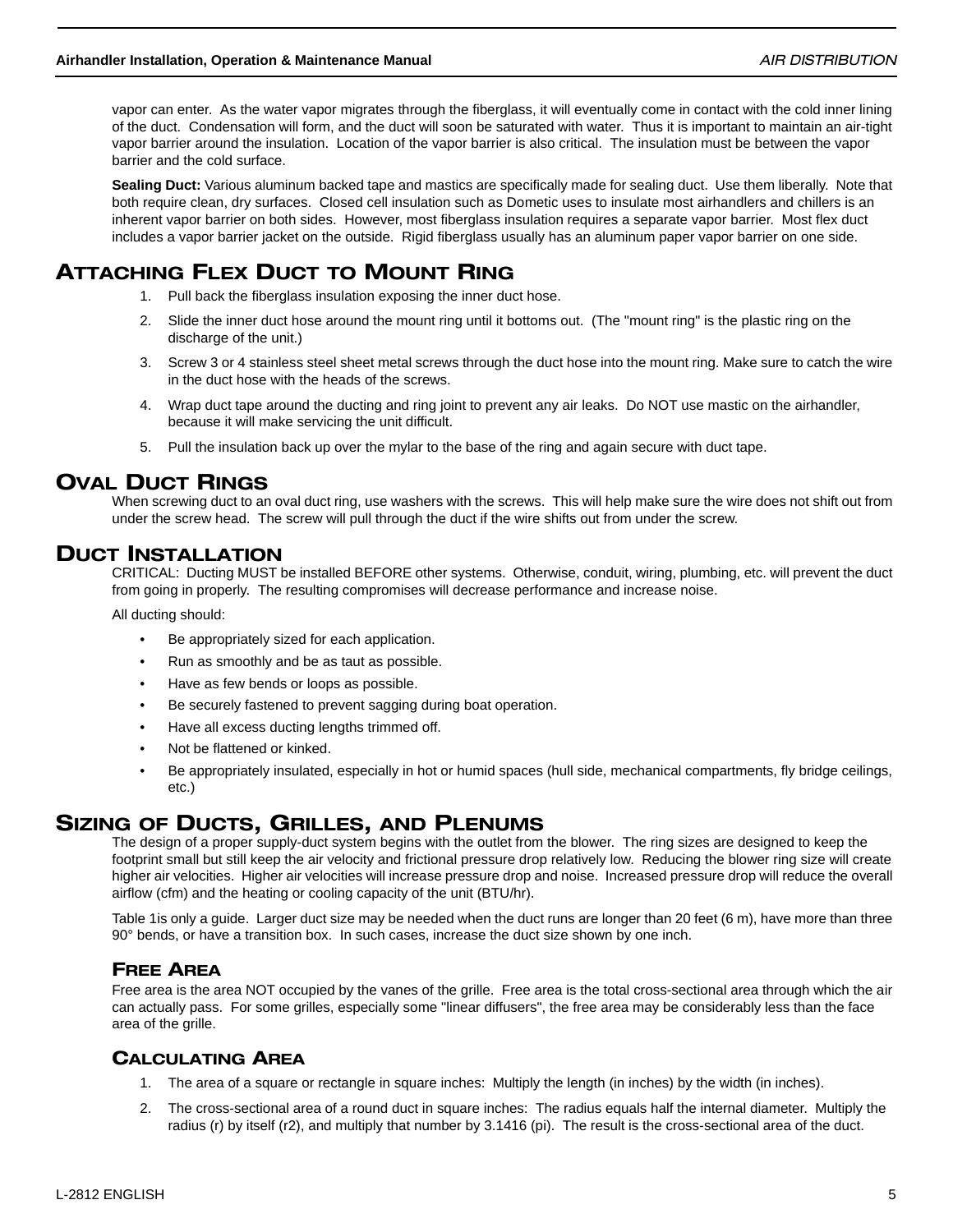| <b>BTU/Hr</b>                                             | 4K        | 6K         | <b>9K</b>  | 12K        | <b>16K</b>   | <b>18K</b>   | <b>24K</b>   | 36K          |
|-----------------------------------------------------------|-----------|------------|------------|------------|--------------|--------------|--------------|--------------|
| <b>Duct Diameter</b><br>(inches/cm)                       | 4/10.6    | 5/12.7     | 5/12.7     | 6/15.3     | 7/17.8       | 7/17.8       | 8/20.3       | 8/20.3       |
| <b>Duct Area</b><br>(square inches/square cm)             | 12.6 / 81 | 19.6 / 126 | 19.6 / 126 | 28.3 / 183 | 38.5 / 248   | 38.5 / 248   | 50.3 / 325   | 50.3 / 325   |
| Return-Air Grille, free area<br>(square inches/square cm) | 49/316    | 70/452     | 98/632     | 140/903    | 168/<br>1084 | 200/<br>1290 | 280/<br>1806 | 420/<br>2710 |
| Supply-Air Grille, free area<br>(square inches/square cm) | 24/155    | 35/226     | 50/323     | 70/452     | 84/542       | 100/645      | 140/903      | 210/<br>1355 |

#### Table 1: System Ventilation Sizing

### TRANSITION BOXES

The total outlet area of a transition box should be at least equal to the inlet area. The inlet area should be at least equal to the area of the inlet duct.

#### PLENUMS

Built-in air plenums should be constructed to deliver proper airflow and minimize air noise. Plenums should be fully pressurized by the air delivery through the duct work and incorporate diffusers when necessary to create an even flow across the entire surface of the supply grille or outlet. The cross sectional area of the plenum should be equal to or SLIGHTLY greater than that of the supply duct. Undersized plenums create air turbulence and noise. Oversized plenums do not pressurize sufficiently and cause low discharge air velocity. Plenums, especially those made of wood, must be properly insulated. Wood is permeable to water and water vapor, and should be sealed to prevent delamination.

### DUAL BLOWERS

This chart applies to all single discharge airhandlers. For dual discharge airhandlers, treat each discharge as though it were an airhandler of half size. For example, a 24K airhandler with two discharges would use two 6" ducts. Each duct would have 28.3 sq. in., and the total supply-air grille area would equal 70 sq. in. (The total combined supply-air grille area would equal 70 + 70 = 140 sq. in.) But, the return-air grille would still be at least 280 sq. in.

#### RETURN-AIR DUCT

We do not recommend return-air duct. If done, then it should be as unrestrictive as possible. The return-air duct should be AT LEAST 1" larger in diameter than the supply.

#### **SLIMLINES**

Duct and supply-air grille sizes do not apply to Slimlines. Slimlines are intended for minimal ducting. Slimlines may only have one duct - no transitions or splits. The duct and supply-air grille must have at least the same cross-sectional area as the unit discharge. The duct may only be two to five feet long and have no more than one 90° turn.

#### **BLOWTHROUGHS**

Blowthrough airhandlers are not ducted and do not use supply-air grilles.

# SUPPLY-AIR GRILLES

- Locate the supply-air grille as high as possible. Air should flow gently across the ceiling of the cabin to form natural convection currents with the cool supply air falling and forcing warm air through the return-air stream or up to the ceiling to mix with the cooler supply air. Failure to deliver the supply air high can result in stratification of the air, causing cooler temperatures near the floor and warmer temperatures near the ceiling.
- Do not let air from the supply-air grille immediately travel to the return-air grille. This is known as "short cycling", and it will result in poor performance and inadequate air conditioning.

## RETURN-AIR GRILLES

- Locate the return-air grille as low as possible.
- The return-air grille should be very close to the airhandler to provide minimally restricted airflow to the coil.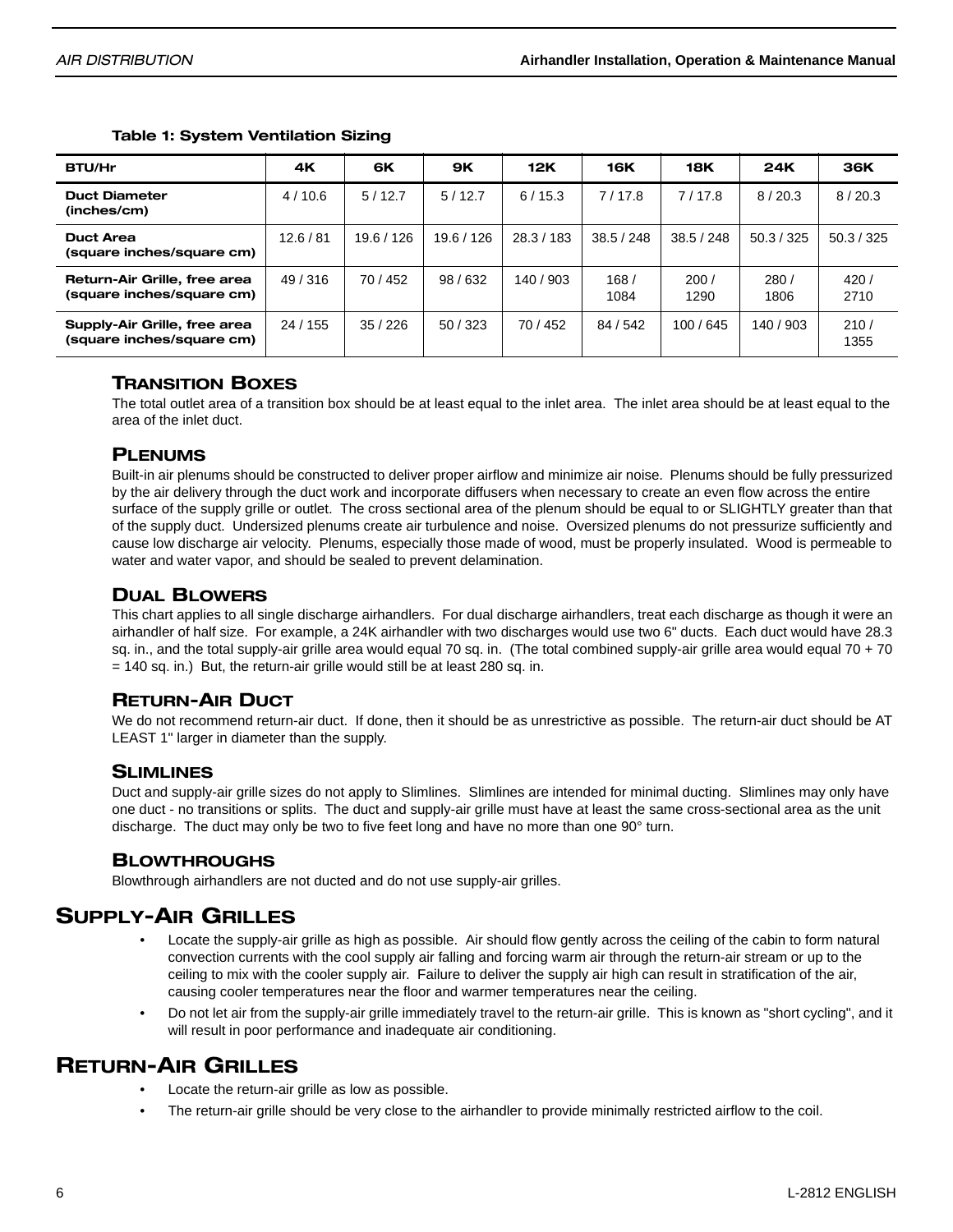- If a filter is put in the return-air grille, then it is important to force ALL the air going to the unit to go through that filter. Carefully seal up all gaps where air might bypass the filter. If a filter is NOT put in the return-air grille, then the filter must be attached to the airhandler.
- The return-air grille must be appropriately sized or it will restrict the airflow.

# EXCESSIVE AIR VELOCITY

If the air velocity at the coil is too high, droplets of water can be stripped off the coil and blown into the duct. Adjust the airhandler controls as necessary to limit the maximum air velocity across the coil. The actual setting required will depend on many things, especially the restrictiveness of the duct. For this reason, it is not possible to determine the ideal setting until the unit is installed.

Do not allow the velocity of the air to exceed 500 fpm across the coil at any point. Use a vane anemometer to measure the velocity at the coil. If that is not practical, measure the total cfm and divide by the face area of the coil (in square feet) to calculate the air velocity at the coil. With that method, use 400 fpm as the maximum.

# ELECTRIC HEAT



**WARNING** 

**DANGER! ELECTRIC SHOCK! Be sure to turn off power at the circuit breaker before attempting to work on or near the heater or overloads.** 

**DANGER! BURNS! Be sure to let the heater cool off before working on or near it. With the heater off, let the blower run for five minutes to cool the heater down before working on or near it. If the blower cannot run, the let the heater cool off for 2 hours after disconnecting power.**

Some airhandlers have electric heat. The heater assembly has two thermal overloads. One automatically resets, and it may cycle on/off for various reasons. The other must be manually reset. (Older models may have a thermal link instead of a manual overload. Thermal links must be replaced if they trip. They are like fuses. They cannot be reset.)

If power is cut to the unit while the heater is operating, the manual overload may trip. If the manual overload trips for any OTHER reason, it must not be reset until the root cause is found and corrected. Note that the overload cannot be reset until it has sufficiently cooled.

**SMELL:** It is normal to detect an odor the first few times you use a heater every year.

# SPECIAL RECOMMENDATIONS FOR SPECIFIC MODELS

#### AT AIRHANDLERS

AT airhandlers are the preferred model for most applications.

- **Rotatable Blowers:** AT airhandlers have rotatable blowers. The blower should be rotated so that the duct can come off straight. Minimize the number and severity of bends in the duct.
- **Overload Reset Access:** There is a green plug in the top of the unit. Removing this plug opens access to the reset button on the thermal overload. Use a plastic pen or other non-conductive object to depress the overload. Remember to put the plug back in. The plug helps prevent air from bypassing the coil.
- Secure the unit to the deck using the mounting feet provided.

# ATL AIRHANDLERS

- ATLs are low-profile airhandlers for horizontal applications. They are a suitable replacement for horizontal Slimlines. They have stronger blowers than the old Slimlines, and also tend to be quieter. Like the AT, the ATL is intended to be ducted.
- ATLs can be suspended or deck mounted. Brackets for this purpose are included with the unit. Note that the height of the suspension bracket is adjustable.

# ATV AIRHANDLERS

• ATVs are designed for applications where depth is limited. They are a suitable replacement for vertical Slimlines. They have stronger blowers than the old Slimlines, and also tend to be quieter. Like the AT, the ATV is intended to be ducted.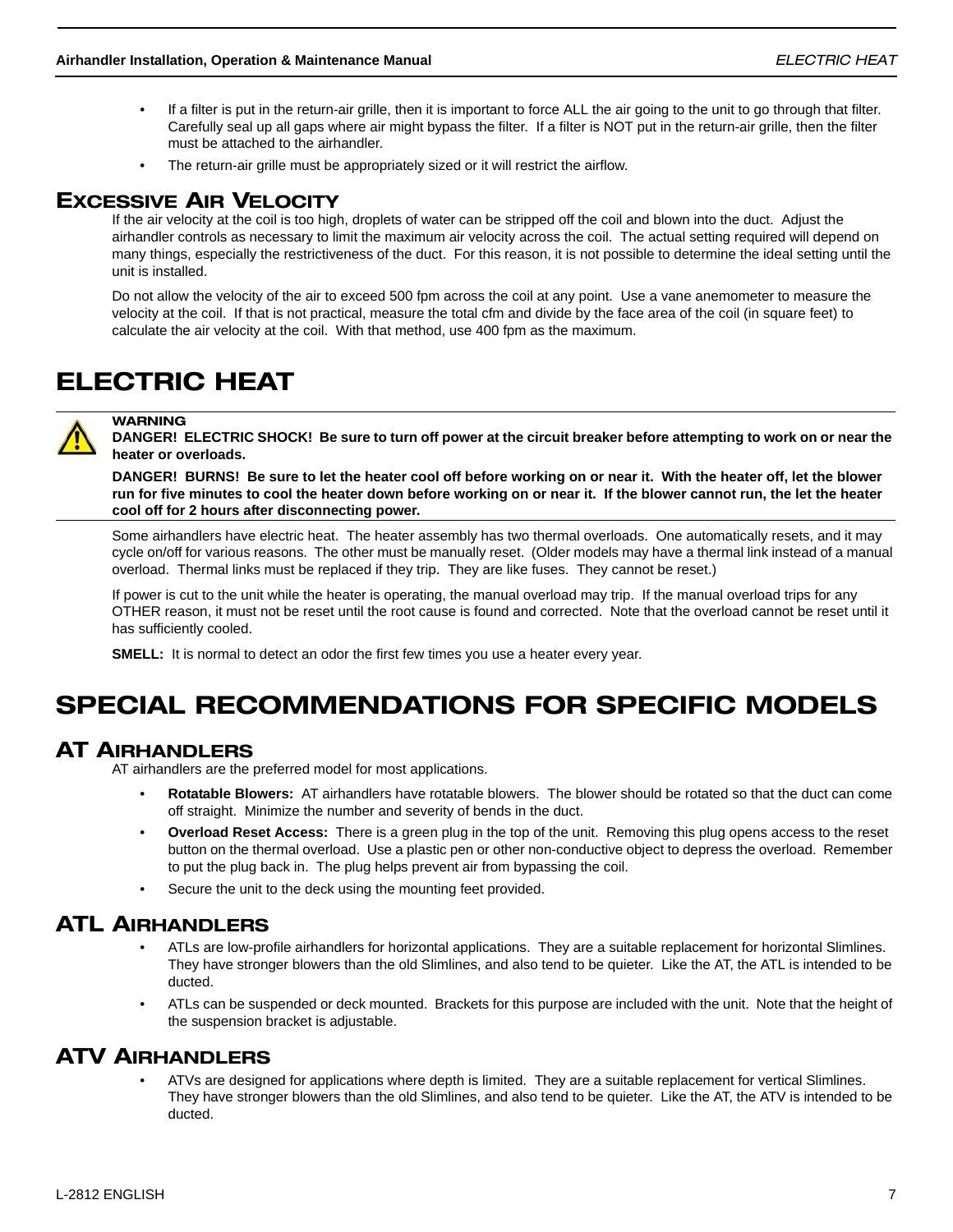• ATVs should be secured at the base using the clips provided. The clips need only secure the unit from moving. The springy clips and insulation provide vibration isolation. The top must also be secured. Note that the top brackets have adjustable depth.

# ABL AIRHANDLERS

- ABL airhandlers are dual-blower airhandlers.
- ABL airhandlers can be suspended or deck mounted using the brackets provided. Suspension mounting is generally preferred, because heater access is from underneath.

# BLOWTHROUGH AIRHANDLERS

- Blowthroughs are non-ductable airhandlers designed to be installed high in a cabin area, at the top of lockers, bulkhead corners, or overhead compartments. Because they are not ducted, they must be able to deliver air directly into the conditioned space. They must be located against the inside of a bulkhead or partition common to the space to be conditioned. The supply-air grille must have free area at least equal to the cross-sectional area of the coil (i.e., length x width of the coil).
- If the Blowthrough cannot be flush mounted against the bulkhead or partition, a plenum chamber may be attached between the face of the coil and the inside of the partition. The cross-sectional area of the plenum must be equal or slightly larger than that of the coil. The plenum must be a short, straight run, and it must be completely sealed. Blowthroughs are NOT intended for ducted applications. The plenum must be insulated and have a good vapor barrier to prevent condensation. Wood is permeable to water and water vapor, and should be sealed to prevent delamination.
- There are four vibration isolation grommets in the top of the unit for suspension mounting. Each grommet has a hole for a screw.
- The filter and return air to a Blowthrough airhandler must be provided by a properly sized return-air grille. The filter must be located at the return-air grille, because the unit cannot accept a filter. Be sure any gaps in the return-air path are filled so that no return air can bypass the filter.

# CIRCULATING WATER SYSTEM

#### SERVICE VALVES

Ball valves are required before and after each airhandler (see Figure 1). Always use full-flow ball valves. The ball valve for an airhandler should be ¾" full port for all airhandlers up to 24K. Airhandlers 30-36K should be 1" full port.

#### Figure 1: Diagram of Airhandler Piping and Service Valves



#### **HOSE**

Flexible, reinforced hose between the service valve and the unit will isolate vibration. Hose to an airhandler should match the hosebarb that comes with the airhandler. Each hose connection should use double/reversed stainless steel hose clamps.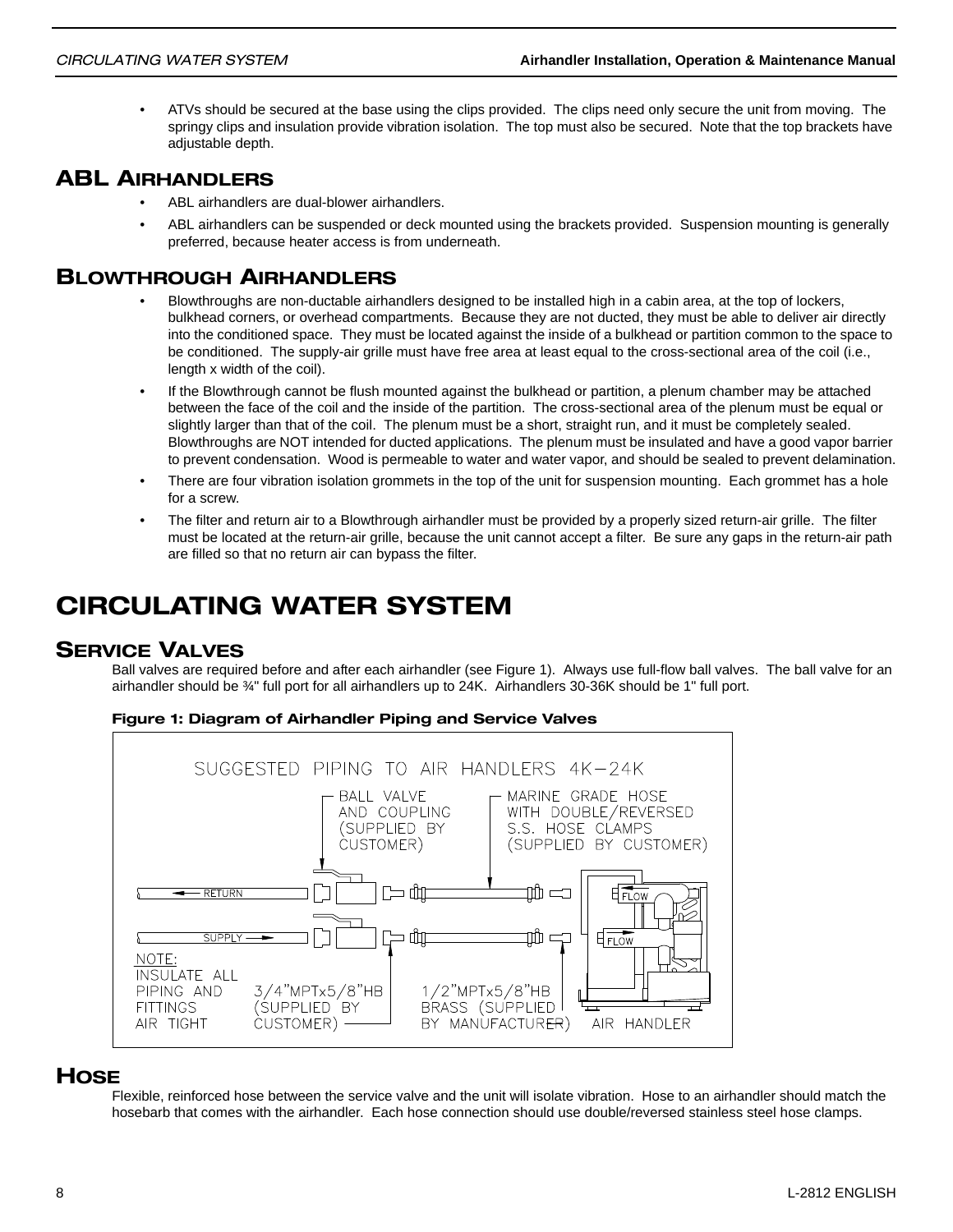#### WATER FLOW DIRECTION

Note the arrows on the unit indicating direction of water flow. Reversing the flow can cause a number of problems, such as reduced performance and air lock. In general, the water usually enters low and exits high.

### TIGHT CONNECTIONS

Always be sure to double-check connections (especially hose clamps) for correct placement and tightness. If possible, double hose clamps should be used at every hose connection for redundant protection against leaks. The hose clamp screws should be located opposite one another.

### AIR BLEEDERS

Provision must be made to remove air from the system. All airhandlers include bleeder valves. Note that when air is bled from the system, water will usually be released also. The water may be collected in a sump or a bucket. Plan ahead to avoid a mess.

#### STRAINER

Strainers are mandatory in the condenser/seawater circuit AND in the circulated water circuit. **Failure to follow these guidelines will void the warranty!** 

The circulated water strainer should be a 20-mesh "Y-strainer". Finer meshes will clean the system better, but they are likely to need cleaning too often and thus become a nuisance. More open meshes must not be used because they will not adequately protect the components.

#### CLEANLINESS

- **Clean Coils:** Boat yards are often very dusty places, especially while a boat is being built. This dust can quickly clog an airhandler coil if precautions are not taken. The safest thing to do is to put a piece of cardboard in front of the coil for protection, and do not operate the airhandler until the boat is finished. However, it is usually necessary to run the airhandlers during construction. If so, use a good quality, disposable filter. This will keep the coils looking new. Be sure to remove and replace those filters as needed and before delivery of the boat to the customer.
- **Clean Water:** Be sure the water going to the airhandlers is clean. When the boat is first constructed, or if much piping is changed, the circulated water system should be thoroughly flushed. Short-circuit the airhandler's service ball valves so that no water flows through the airhandler during this process. And, include a 20-mesh strainer. The chiller manual describes these requirements in more detail.

## THERMAL INSULATION

- **When to insulate:** Leak checking the system after everything is insulated is sure to create frustration. Before the leak check, it is OK to insulate straight lengths of pipe, but do not insulate the joints or fittings until AFTER the leak check. If there are any leaks, they will probably be at the joints or fittings. Having the joints and fittings still uninsulated will make the leaks easier to find and fix. After checking for leaks, insulate the joints and fittings. Any exposed pipe can sweat and cause water damage so it is very important to insulate the piping thoroughly.
- **Insulation material:** We recommend closed cell insulation at least 3/4" thick insulation on the pipes. Piping through unconditioned space or other areas where the dewpoint may exceed 74°F will require thicker insulation.
- **Size:** The internal diameter of the insulation should match the external diameter of the pipe. If the insulation is too large, air will get between the insulation and the pipe and create condensation that may run down the pipe and show up some place else. This condensation will be minimal if the air cannot circulate, but it is better to avoid it altogether by avoiding the air gap. If the insulation is too small, it will be difficult to install. If split insulation is too small, it may eventually split open. Taping the split insulation all around will prevent this. The ideal solution is un-split insulation that closely fits or is just a little snug.
- **Thorough:** All piping should be thoroughly insulated to prevent condensation. Improper insulation is a common problem with chilled water systems, and very difficult to find and correct, even after the water damage is noticed. A gap in the insulation will produce condensation on the pipes, which can run down inside the insulation to a different location. Insulation must be air tight.
- **Split insulation:** If using split insulation, seams should be closed tightly, sealed with glue or tape. Completely wrapping split insulation with a sturdy cloth tape will also make it more durable and much less likely to split back open. All water fittings, connections, valves, etc. in the system should be well insulated, after the system is leak tested.
- **Do not compress:** Do not compress the insulation. For example, do not use tie wraps on insulation. The localized compression will cause poor performance, condensation, and eventually damage the insulation.

# FLOW CONTROLS

Dometic offers and recommends a flow control on each airhandler. If some airhandlers take more water flow than they are designed for, that means other airhandlers will likely get less water flow than they need. Flow controls help ensure that no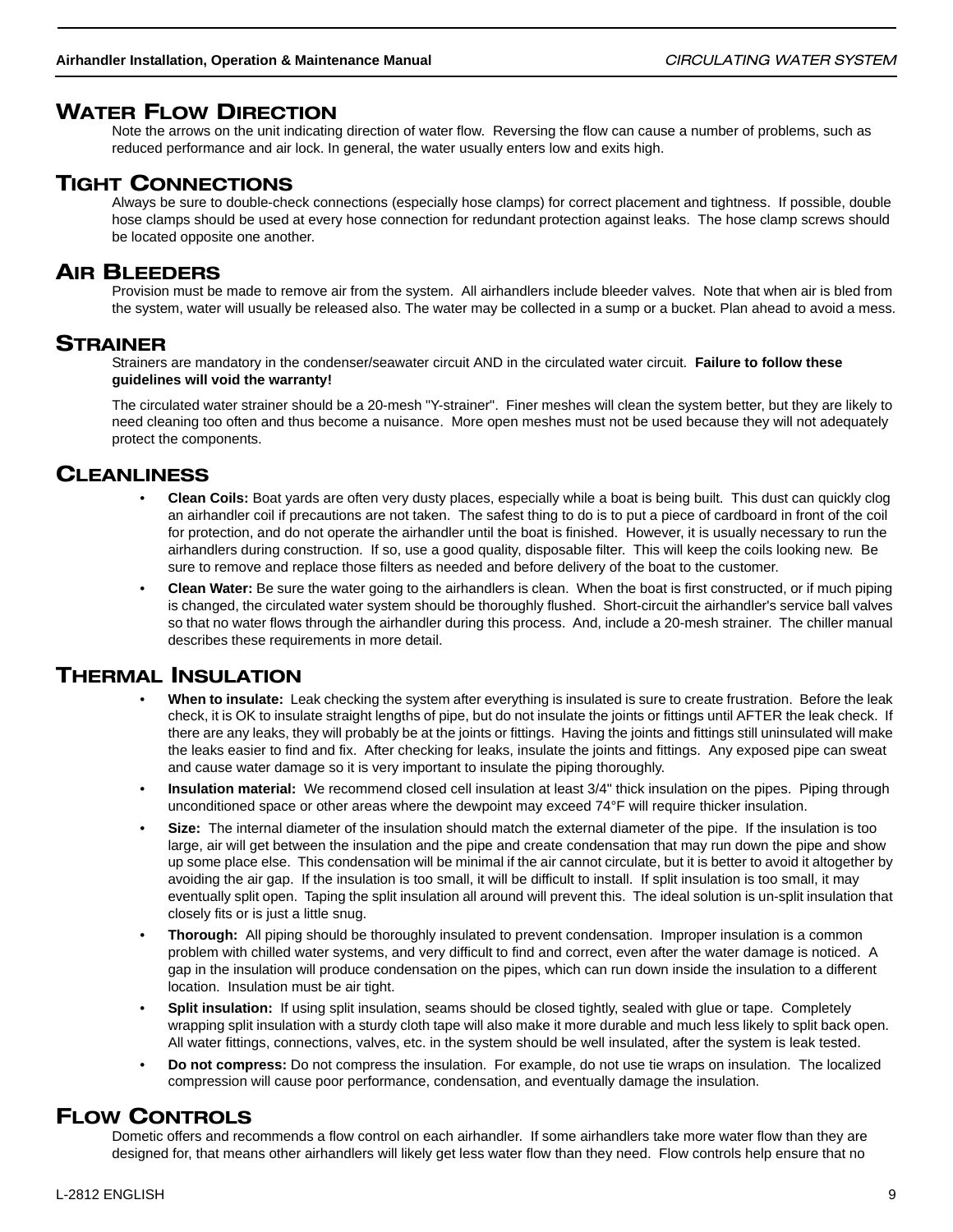airhandler takes more flow than it should, and thus all the airhandlers get what they need. (The chillers do not need flow controls.)

# CONDENSATE WATER

#### **WARNING**

**Do not terminate condensate drain lines within four (4) feet of any outlet of engine or generator exhaust fumes, nor in a compartment housing an engine or generator, nor in a bilge, nor anywhere else containing hazardous fumes, unless the drain is connected properly to a sealed condensate or shower sump pump. Otherwise, those fumes may travel up the condensate line and contaminate living spaces.**

### ROUTING

Connect the condensate outlets to proper tubing and route to an appropriate location such as an overboard fitting or sump. Do not permit condensate to puddle in the bilge. Be sure the condensate line follows a consistently downhill route free of loops, kinks, or upward bends. Air traps will prevent proper drainage.

### TEE FITTINGS

Most airhandlers have at least two condensate drains. These may be connected together into a single drain line using a tee if a minimum 2" (5.1cm) drop exists from the drains to the tee.

### HEEL PROTECTION

For installations on sailboats or any vessel that heels more than 15°, position airhandlers so that the condensate pans drain port and starboard. Note that most airhandlers have two or more drain connections. One drain connection should be on the port side, the other should be starboard.

#### **CONNECTION**

Attach a 5/8" id reinforced hose to the connection provided and tighten with a single hose clamp.

#### THERMAL INSULATION

Because the condensate water is cold, it will make the condensate plumbing cold, too. Thus, water can condense on the outside of the condensate plumbing if it is not insulated. This is called "secondary condensation". This is why Dometic always insulates condensate drain pans.

In many applications, the condensate lines do not get cold enough and the ambient air is dry enough that little or no condensate occurs even on uninsulated condensate plumbing. However, we recommend 3/8" wall closed cell insulation on the condensate plumbing as a precaution, especially if it must pass through unconditioned spaces.

#### TEST

Test the condensate routing by pouring a quart of water into the pan and checking for flow.

# ELECTRICAL

## WIRING DIAGRAM

Connect power and accessories per the wiring diagram that came with the unit. The diagram will normally be found in the electric box.

# MAX FUSE - CIRCUIT BREAKERS

"Max fuse" is indicated on the unit's label. It is the maximum allowable size for the HACR breaker or fuse. Smaller sizes are allowable and may be desirable. However, sizing the breaker too small invites nuisance trips. Breakers are usually sized at 175% to 200% of the current load. Curve 10 breakers should be used for the chillers due to the starting loads of the compressors. Always check with regulation codes (ABYC or Coast Guard) for final sizing of breakers or wiring.

## MCA -MINIMUM CIRCUIT AMPACITY

MCA is indicated on the unit's label. Your wiring must be designed to continuously carry this electrical current. Be sure to read ABYC concerning wire type, size, ambient conditions, etc.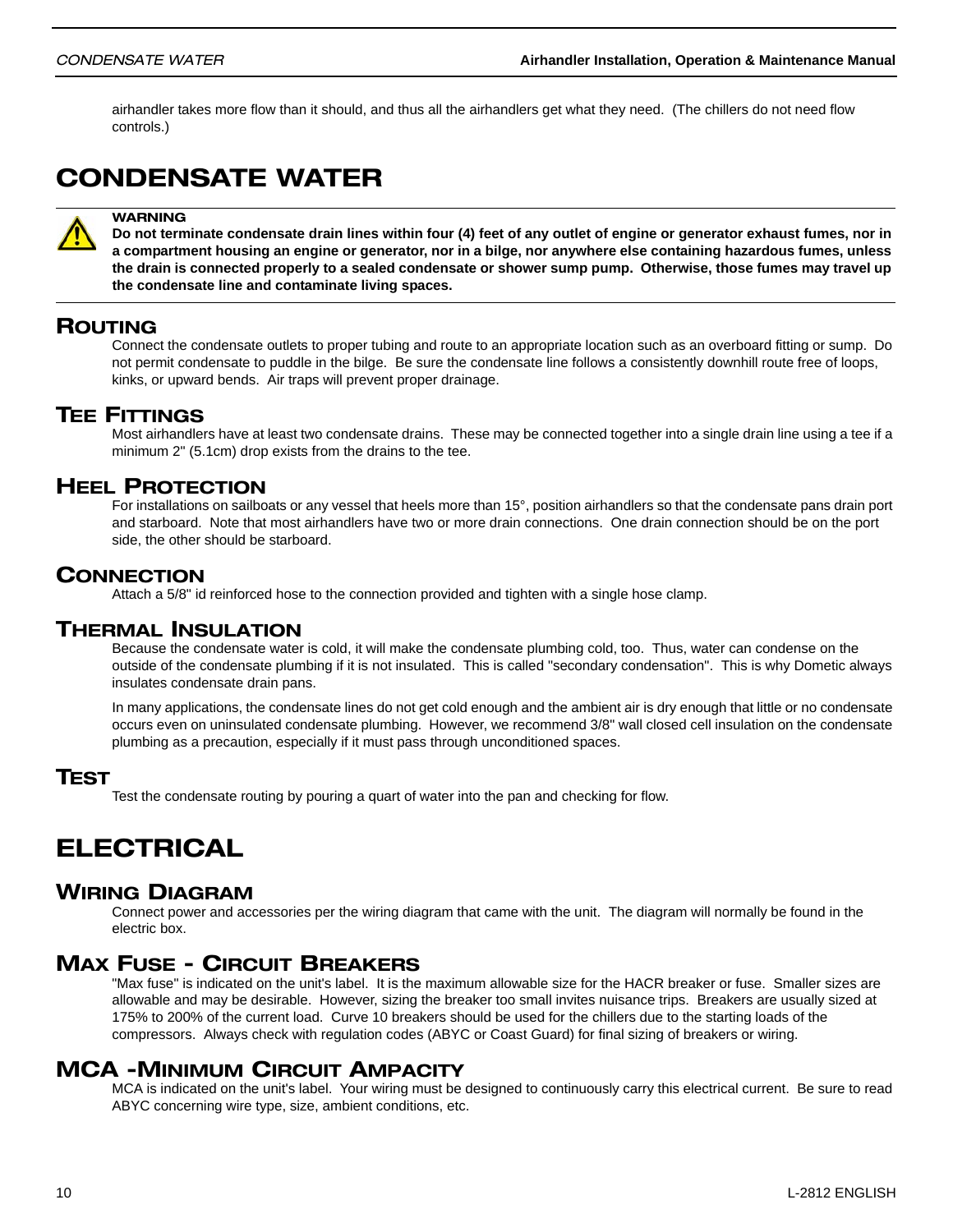## ELECTRICAL GROUNDING



#### WARNING

**Failure to properly ground the unit can result in injury or death.**

All units must be effectively grounded to minimize the hazard of electric shock and personal injury. This should be done by connecting a ground wire to the ground inside the electric box. Custom units, such as those lacking an electric box, may require other methods of grounding. Ground any given unit as indicated by the wiring diagram that comes with it. AC (alternating current) grounding (green wire) must be provided with the AC power conductors and connected to the ground terminal (marked "GRND") at the AC power input terminal block of the unit(s), per ABYC standard E-8, or equivalent.

#### CONTROLS

Dometic offers a variety of control solutions. The limited wiring information provided in this manual is applicable regardless of what style controls are used. Your controls manual has more information specific to the particular type of controls used on your system. Be sure to read it carefully.

#### MOUNTING THE DISPLAY

- The display must be put somewhere that it can measure the average room temperature. Mount the display mid-height of the cabin on an inside wall where it can measure freely circulating air. Never mount a display in direct sunlight or in the supply-air stream.
- If the display is mounted using its adhesive strips, the mounting surface must be smooth and clean.
- If using screws, do not use a screw gun, and do not over-tighten the screws.

#### AIR SENSORS

**Built-in display sensor:** Most displays have a built-in sensor for measuring the room temperature. So, the following rules for sensors apply to the display also, unless a remote return-air sensor is used.

**Sensor location:** NEVER put a sensor in direct sunlight, near any heat producing appliances, on an outside wall, or in a bulkhead where heat from behind the panel might affect the sensor. NEVER put a sensor in a location where supply air can blow directly on it. NEVER put a sensor near or directly under a diffuser. NEVER put a sensor behind a door, in a corner, under a stairwell, or any place where the air is not freely circulating. Do not put them in cabinets.

**Remote return-air sensors:** Most applications do not need a separate return-air sensor, because the sensor in the display provides excellent control. If a return-air sensor is used, put it in a location where it will read the temperature of the return air. If a remote sensor is used, the sensor in the display is ignored. Return-air sensors should only be used if the display must be mounted in a location that violates one of the above rules for sensor location.

**Outside air sensor:** If an outside air sensor is used, do not mount it in direct sunlight or on a hot surface.

# START-UP

#### PRESSURE PORTS

Some airhandlers have  $\frac{1}{4}$ " Shrader valves as pressure ports. With the valve in the "open" position, use the pressure ports to make sure water is flowing through the airhandler in the right direction. High pressure corresponds to the water inlet. Low pressure is the water out.

The gauge you use to measure water pressure must NOT be used to measure refrigerant pressures! Otherwise, you will contaminate the refrigerant circuit with moisture.

#### **BLEEDING**

- For new installations, follow the procedures in the chiller manual.
- When retrofitting a new airhandler, open only the inlet valve. Bleed as much air as possible. After bleeding the air, open the return valve (water out of the airhandler).
- Add water and anti-freeze as necessary to maintain the correct system pressure and freeze protection as indicated in the chiller manual.
- Note: Low water pressure can cause some airhandlers, especially those high up, to be put into a negative pressure situation. Whenever an airhandler's bleeder valve is opened, water should come out in a pressurized stream. If air comes OUT, it means the system has not been completely bled. If NOTHING comes out, it probably means there is not enough water pressure in the system.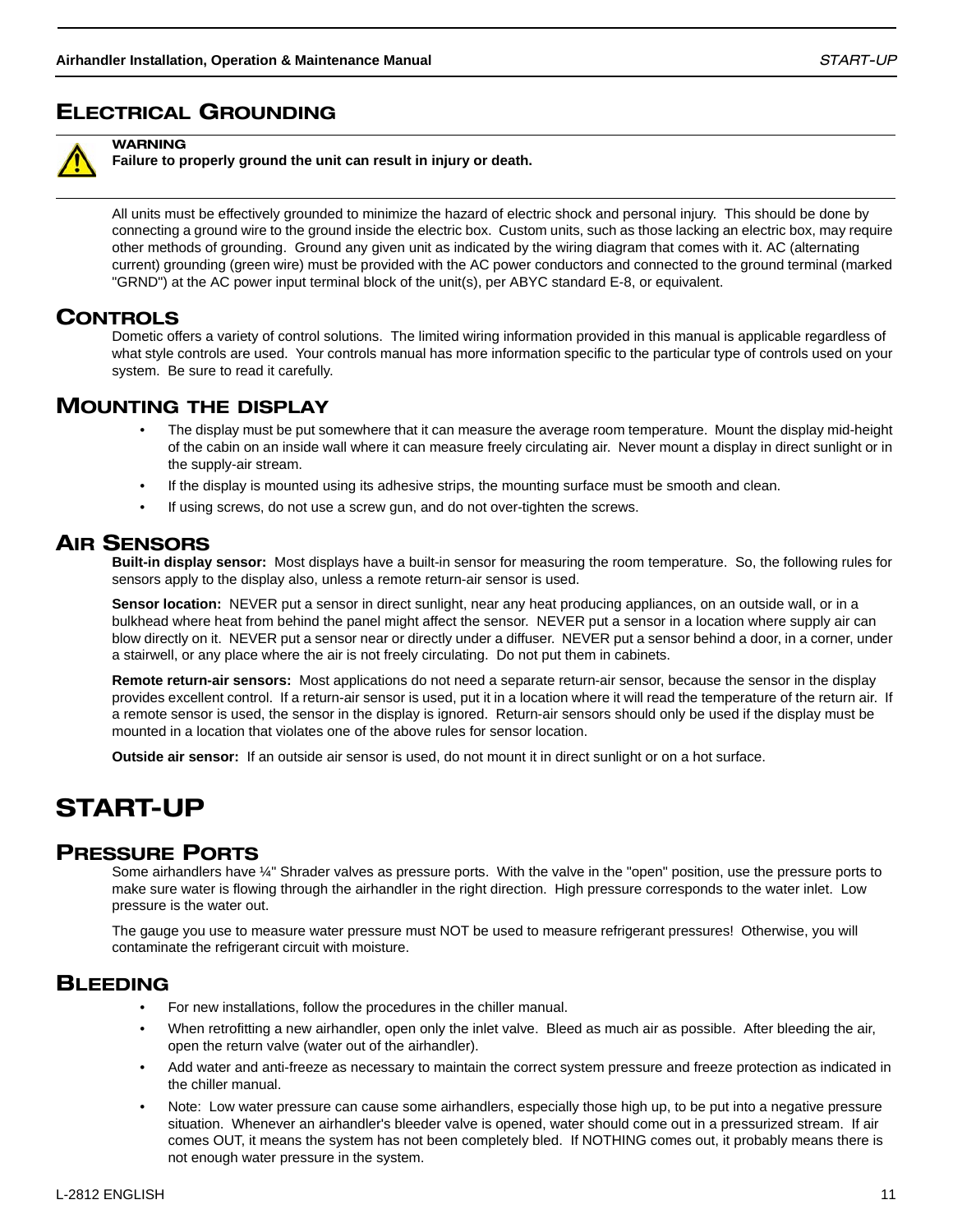# FINAL AIRHANDLER INSPECTION

The following checklist is only for the airhandlers:

#### **PLUMBING**

- Are the water connections double/reversed hose clamped, with the screw-heads on opposite sides?
- Are the service valves open?
- Is the bleeder valve closed.
- Is the lever on the 3-way valve in the proper position?
- Are the units mounted secure and level?
- Are condensate drains properly routed to an overboard discharge or sump?
- Have any unused drain holes in the condensate pan been plugged?
- Do the condensate line consistently run downhill, with the drain pan as the highest point?
- Has the condensate line been tested with a quart of water poured into the drain pan?
- Are the condensate lines insulated?
- Are the inlet and outlet pipes connected properly?
- Are joints and tees properly insulated?
- Are pipes individually insulated?
- Are pipes fastened securely to the boat as needed throughout their length?
- Does the system have the proper amount of antifreeze? Have you tested it with a refractometer?

#### **AIR DISTRIBUTION SYSTEM**

- Is there unobstructed airflow from the return-air grille to the coil?
- Is there a lint screen or filter in the return-air path where it is accessible for regular cleaning?
- Have flexible ducts been pulled tight to remove bends and constrictions?
- Are grills and ducts correctly sized for the system?
- Have all gaps been plugged to prevent air from bypassing the return-air grille's filter?

#### **CONTROLS AND WIRING**

- Is the return-air sensor properly located and secured in the return-air path, out of direct sunlight, and out of direct contact with any metal objects?
- Are all wiring harnesses properly secured?
- Are wiring connections made, color to color, correctly at terminal strips?
- Are plugs and pins properly aligned and securely connected?
- Are all components properly grounded?
- Are the breakers and wire of the correct size and type?
- Are terminal strips located in a dry, safe place and properly covered?

# OPERATION

# TURNING OFF CIRCUIT BREAKERS

If you want to turn off power to an airhandler while the airhandler's electric heater is still hot or running, residual heat may cause the manual thermal overload to trip. If that happens, you will not be able to operate the electric heater again until the overload has been manually reset. To avoid this, turn the heater off while allowing the blower to continue to run at high speed for 3 minutes. This will cool the heater off and prevent the overload from tripping.

# AVOIDING FROZEN AIRHANDLERS

One of the advantages of chilled water is that dirty filters and reduced air flow cannot cause frozen coils. However, sub-freezing air temperatures CAN cause chilled water airhandlers to freeze if the ambient or inlet air is cold enough.

Anti-freeze in the system will protect the airhandlers AND the chillers to a point. We recommend a 20% by volume propylene glycol solution. Do not greatly exceed 20% propylene glycol, because performance will suffer. In any case, never allow the freezing point to rise above 20°F. Thus, the unit can never freeze unless the ambient air temperature is below 20°F. Use a digital refractometer to check the concentration of the antifreeze. Always use a non-toxic antifreeze.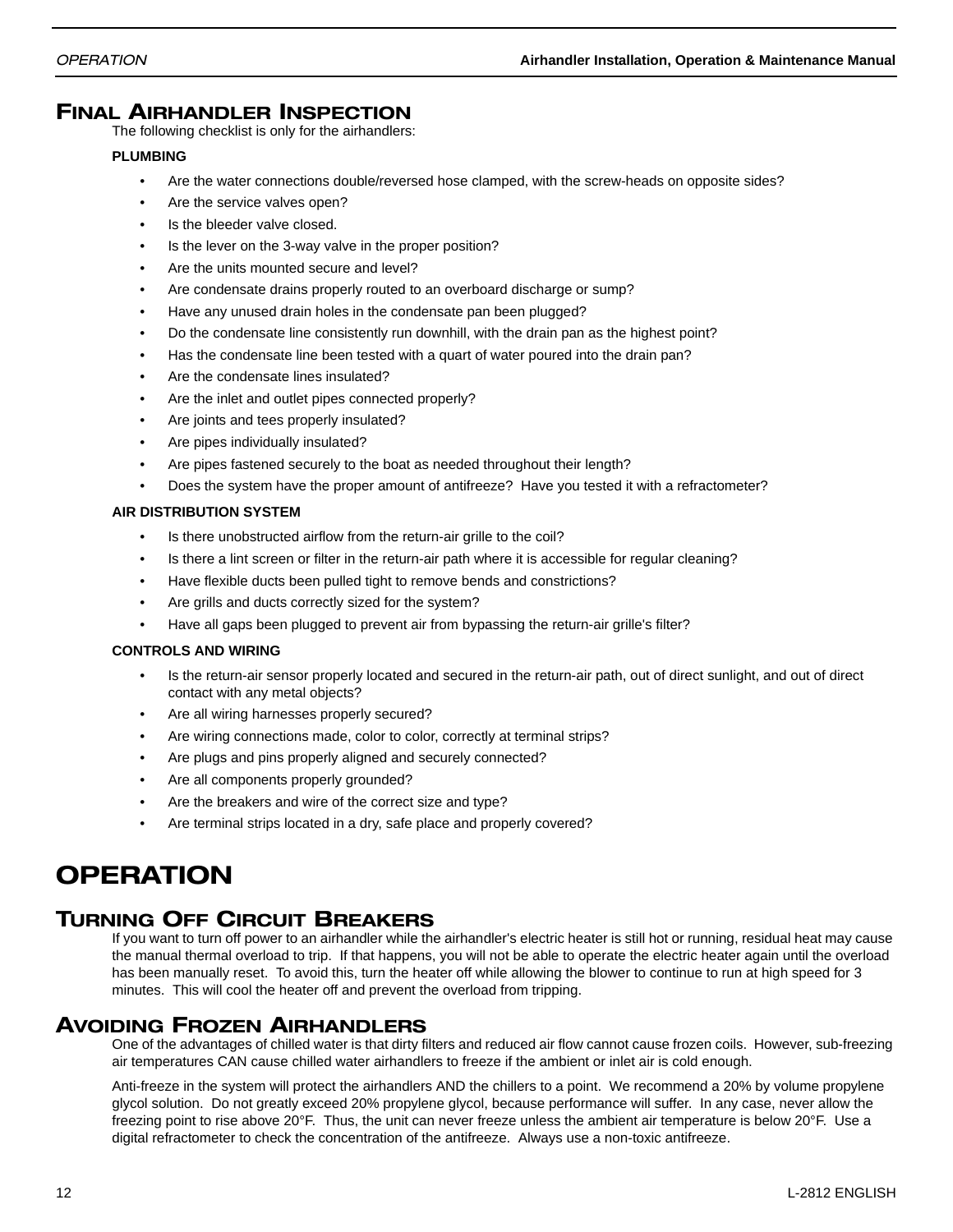Water flowing through the unit tends to protect against freezing. Hot flowing water gives more protection. But, if a service valve is closed, or if the 3-way valve is in the bypass position for any reason, the water in the coil will eventually reach the same temperature as the ambient air. If the ambient air temperature is below the freezing point of the water, the water will freeze and the coil will rupture.

With cold outside air, most fresh air makeup units will keep the valve open if the water is hot. But if the water is not hot, or if the sensor is cold, then the control will close the valve. Also, anything that kills power to the control or valve will cause the valve to close. If in doubt about the 3-way valve, the safest thing is to lock the lever in the "open" position. This will allow water to continue flowing through the coil.

### CONTROLS

Dometic supplies a variety of controls for airhandlers and chillers. Refer to the appropriate control manual for more information.

# AIRHANDLER MAINTENANCE

## **MONTHLY**

#### AIR FILTERS

Dirty filters will reduce airflow and capacity. At least once a month, check the lint screen or filter behind the return-air grille or on the face of the airhandler. Replace or clean if necessary. The pleated, Breath Easy™ microparticle filters should be replaced, not cleaned. Reusable plastic filters should be vacuumed or washed with tap water. Do not use soap or solvents.

#### RUN THE SYSTEM

It is recommended that systems be operated regularly. Vessels not in use should have their chillers and airhandlers cycled on 30-60 minutes once a month. Vessels in use should cycle on limited-use components in similar intervals to those above. Systems should also be cycled to their reverse mode (cool to heat, heat to cool). This helps to maintain pump seals and internal mechanical contacts, while reducing the fouling effect of marine growth in the seawater circuit.

# EVERY THREE MONTHS

#### CONDENSATE DRAINS

Check the airhandler and chiller condensate drains for obstructions by pouring a quart of water rapidly into the condensate pan. If it does not drain completely within 30 seconds, check the drain outlets for clogging. Remember that many Dometic systems have two drains, one at each end of the unit.

# YEARLY

#### FREEZE PROTECTION

Check the level of non-toxic anti-freeze protection using a refractometer. 20% propylene glycol is recommended. Never allow the freezing point to rise above 20°F.

#### AIRHANDLER VALVES

Airhandler motorized water valves should be inspected for corrosion that may bind the gear.

- 1. With the airhandler off, access the water valve and remove the motor case. Inspect the gears and remove any buildup on the motor gear and/or the valve gear.
- 2. Dry thoroughly and lubricate with a silicon spray or equivalent.
- 3. Manually test the gear mechanism using the lever on the top of the valve before reassembly.

#### **SENSORS**

All control probes and sensors should be inspected for proper location and fastening. Improperly located and/or secured probes will provide erroneous readings, causing improper operation.

- 1. Check all sensors at each airhandler for proper location. Water sensors should be securely fastened and insulated on the supply connection (water inlet) of the airhandler.
- 2. If the built in air sensor on the controller display panel is not utilized, the remote air sensors should be located in the return-air stream as close to the cabin area as possible without being in contact with any other hot or cold surface.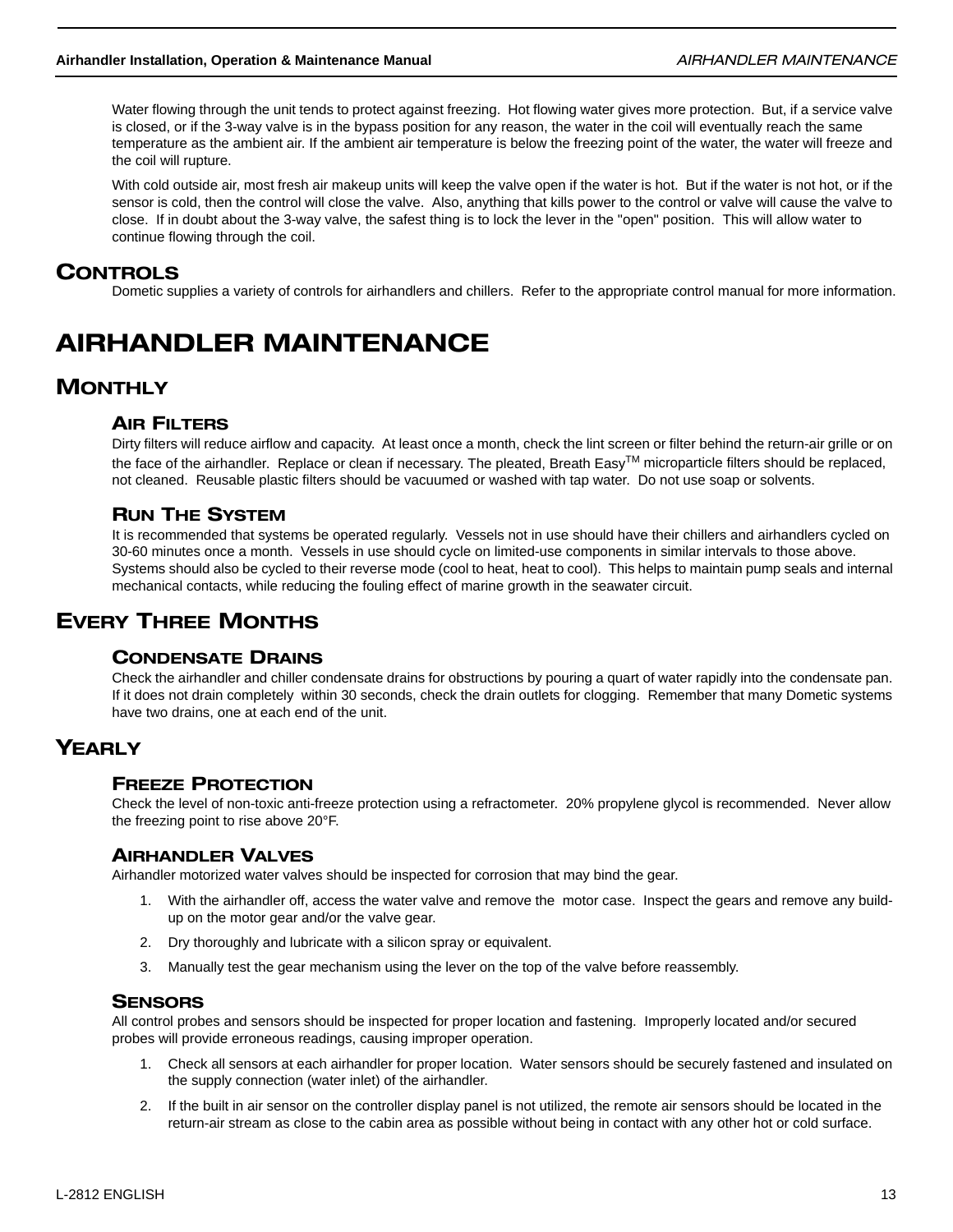- 3. Sensors in loose-fitting sensor wells require generous thermal compound. Thermal compound is designed to readily transfer heat, and thus it helps the sensor maintain good thermal contact. The sensor well should be insulated.
- 4. All sensors externally fastened to coils, pipes, etc. should be securely fastened with thermal mastic between the contact surfaces and insulated when necessary to provide accurate readings.

# TROUBLESHOOTING



#### **CAUTION**

**Do not leave any safeties (i.e., flowswitch, high pressure switch, low pressure switch, freeze sensor) switched/jumped out. They are safety devices designed to protect the system. Damage to the chillers could result if the safety devices are not working.**



#### **CAUTION**

**If a safety trips, it is important to find out WHY it tripped and fix the root problem. For example, a chiller may be able to adequately cool a boat despite the fact that the flow switch trips intermittently. But if a flow problem goes uncorrected, it will likely cause the evaporator to freeze and rupture. This is considered negligence and is NOT covered under warranty. DO NOT IGNORE THE SAFETIES! Find and fix the root cause.**

# BLOWER NOT RUNNING

- Check the circuit breaker. Turn it completely off, then back on.
- If it trips again immediately, then do NOT turn the breaker back on—there is likely a dangerous short-circuit. Call a trained technician to locate and fix the short-circuit.
- Read the control manual. Are you sure the blower SHOULD be running?
- If there is voltage at the blower but it is not running, then the blower motor or capacitor (if any) is bad.

# BLOWER RUNNING, BUT NOT COOLING/HEATING

- Check the position of the lever on the 3-way valve. If it moves to the "open"/energized position without resistance, then it is open. When the valve is energized, the lever can be easily moved to either position, but the valve remains open. If it moves to the open position but the spring resists the movement, then the valve is closed. When the valve is deenergized, the spring will try to move the lever back to the closed position.
- The 3-way valve is closed:
	- Is there correct voltage at the valve? If there is correct voltage at the valve, it should be open unless the actuator is bad or improperly connected to the valve.
	- Is the water in the pipe cold/hot? In cool mode, the valve will not open if the sensor cannot detect cold water. In cool mode, the water in the pipe should typically be 44-46°F. In heat mode, the water in the pipe should typically be 110-120°F.
	- Is the water sensor or change-over-switch insulated and making good contact with the copper pipe? In cool mode, the valve will not open if the sensor cannot detect cold water. In heat mode, the valve will not open if the sensor cannot detect hot water.
	- Read the control manual. SHOULD the valve be open?
- The 3-way valve is open: Check the airflow. If the TD (temperature difference between entering and exiting air) at full speed is greater than 18°F, then airflow may be low. NOTE: Poor airflow tends to cause the TD to increase, but the total cooling/heating effect is reduced due to the loss of air flow. Also note, 18°F is a rule of thumb, but TD can vary depending on airflow, air temperature, water flow, and water temperature.
- Airflow is low:
	- Dirty filter at the return-air grille or on the unit
	- Dirty coil
	- Blower is at low speed
	- Low voltage (more than 10% below the rated voltage) to the blower. Note: Many controls adjust blower voltage to adjust the airflow. Multi-meters often have difficulty reading the "chopped" voltage accurately. Read your control manual for details on fan speed control.
	- Restriction in the ductwork
	- Wrong or faulty capacitor
	- Water flow is inadequate.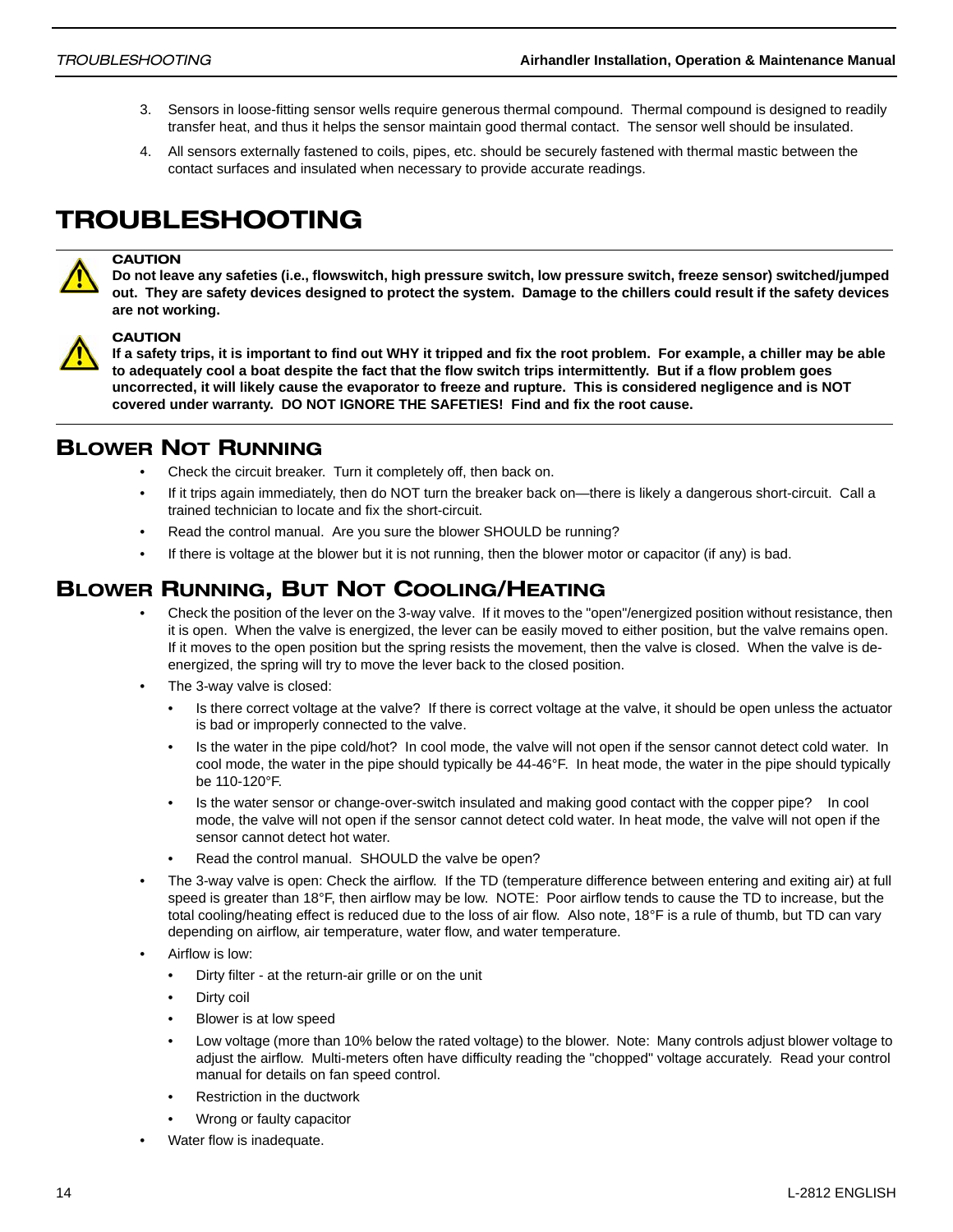- Is the coil air-locked? Try opening the airhandler's bleed valve for a few seconds. Water should come out in a steady, pressurized stream. If the airhandler has to be bled regularly, the system may have inadequate pressure, leaks, or both.
- A gurgling sound indicates air in the system. Bleed the airhandler and the entire system. Fix any leaks, add water, and raise the water pressure as appropriate.
- Make sure the airhandler's service ball valves are open.
- Dirty circulating water strainer.
- Pump problem, possibly a worn impeller.
- Has the water system changed? For example, another airhandler has been added or a flow control removed.
- The heat load may be exceeding design. Look out for external loads such as open doors and windows. Look out for internal loads such as showers, ovens, high-wattage electronics/lights - especially if they have recently been added or have increased usage.

### NOISY AIRHANDLER

- Any foreign object inside the blower can create loud noise and possibly damage the blower.
- Shipping or handling damage may cause the spinning blower wheel to rub on the blower inlet.
- A gurgling sound indicates air in system. Bleed the airhandler and the entire system. Fix any leaks, add water, and raise the water pressure as appropriate.
- Air noise may be caused from duct problems or a bad blower. Read the section on Audible Noise.
- A clicking sound with airhandler fan off, but circulation pump running, may be a bad flow control valve, or even a circulation pump problem.

# WARRANTY AGREEMENT

This system may be covered under Dometic's Unit Warranty or Dometic's Part Warranty. For more information, please refer to the specific warranty data sheet packaged with your equipment.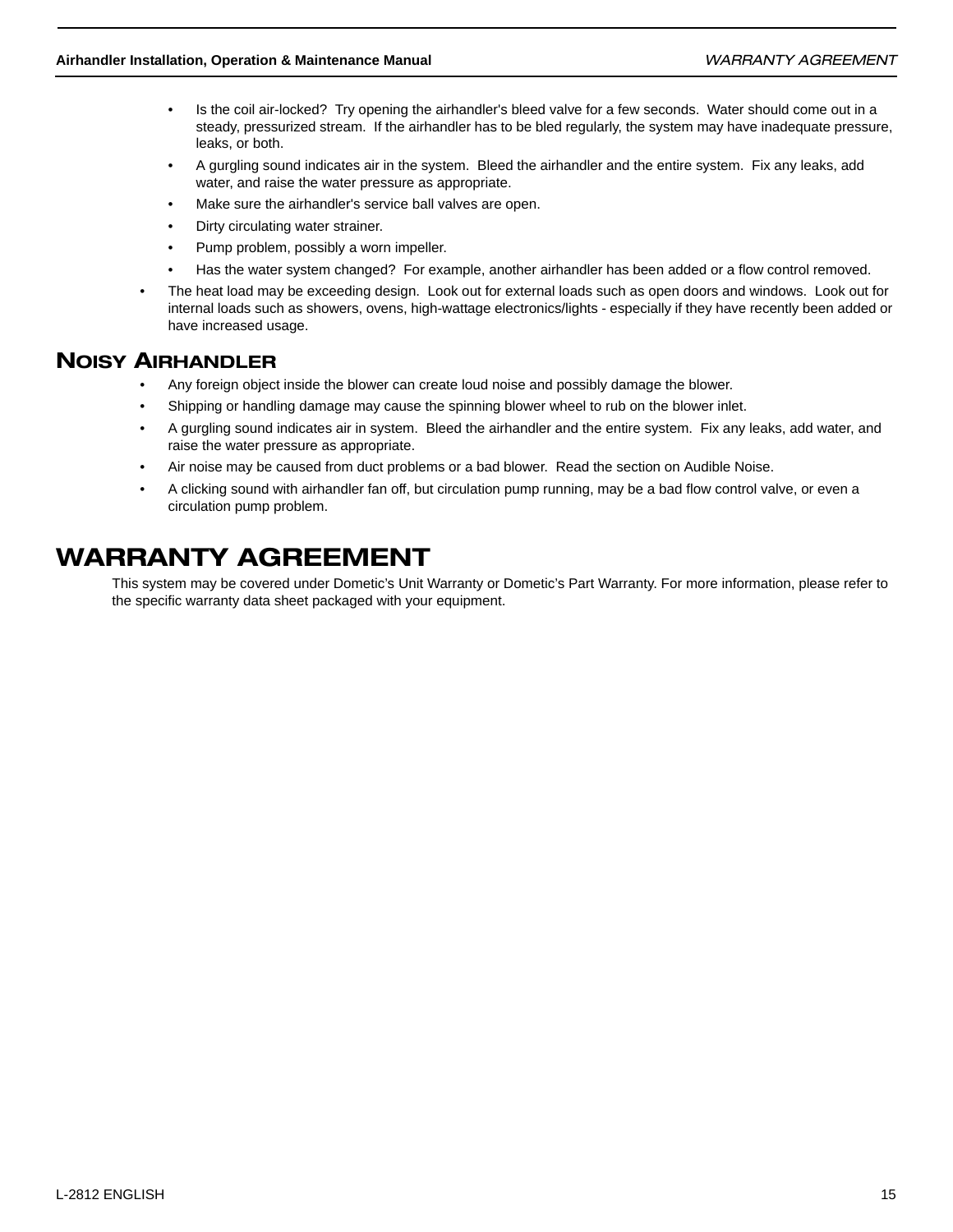# GLOSSARY

- **3-WAY VALVE:** . An electrically operated water regulating valve on an individual airhandler controlled by the thermostat. This valve provides water flow through the airhandler when opened, and bypasses water flow from the supply side to the return side when closed. On airhandlers, 3-Way valves are superior to modulating valves because they provide better humidity control.
- **AIRHANDLER:** The fan coil unit that circulates air into a specific area for heating or cooling.
- **BLEEDER PORTS:** Capped ports connected to 1/4" flexible tubing located on the airhandlers for purging air from the chilled water circulation system.
- **BTU:** (British Thermal Unit) A common term used to define and measure capacity or refrigeration effect.
- **CFM:** Abbreviation for "cubic feet per minute", a term used to specify the volume of airflow through the airhandlers and ducting.
- **CHILL CHASER:** An auxiliary electric heater located in the airhandler.
- **CIRCUIT BREAKER:** An electrical device which provides high current and short circuit protection for the compressor, airhandlers and pumps used in the chilled water system. HACR (heating, air conditioning & refrigeration) type circuit breakers are recommended for the ship's panel. HACR circuit breakers have a long delay to compensate for the electrical surge associated with compressor.
- **CONDENSATE DRAIN PAN:** The pan directly under the airhandler's coil for removal of the "condensed" moisture taken out of the cabin air. Two drain spud attachments are provided for connection to drain hoses for proper removal of the water to a sump. There is also a condensate drain pan located under each chiller and the chilled water pump.
- **ELECTRIC HEAT:** Electric resistance heaters are used as a chill chaser in the airhandlers to warm the air, or in the chiller heater barrels to warm the circulating water in heat mode.
- FILL ASSEMBLY: The point where a water hose is temporarily attached to the circulating water circuit in order to fill it. The fill assembly typically includes a ball valve and a pressure reducing valve.
- **GPM:** Abbreviation for "gallons per minute", a term used to specify the amount of water flow through the chilled water or seawater system.
- **R-VALUE:** R-value is the industry standard measure of a material's resistance to heat transfer. The higher the R-value, the more effective it is as an insulator.
- **RUN CAPACITOR:** An electrical storage device used to reduce amperage to some electric motors for more efficient operation.

**SEMICONDITIONED SPACE:** A semiconditioned space is a space that meets the following requirements:

- It is at least 95% bounded by conditioned spaces, or by other semiconditioned spaces, or by vertical surfaces with at least R4 insulation.
- It is not exposed to outside air. There must be an effective vapor barrier.
- It is exposed to conditioned, return air.
- It is not conditioned with its own diffusers.

One example is the horizontal crawl space that divides two conditioned decks. Another example is the vertical space between a salon and the wall that separates it from the outdoors. In such a case, the wall should be insulated with at least R4 insulation.

- **SPIROTOP®** is a registered trademark of Spirotherm, Inc. It is a device used to remove air from circulating water. It is typically installed at high points in the system.
- **SPIROVENT<sup>®</sup>** is a registered trademark of Spirotherm, Inc. It is a device used to remove air from circulating water. It is typically installed inline in the circulating water piping in the engine room upstream of the pump.
- **THERMOSTAT:** An adjustable control device that senses room temperature, via an air thermistor or sensor, and operates the motorized valve (if installed) on an airhandler for water flow. For example, it is necessary in most sensor wells.
- **TON:** In refrigeration/air conditioning, a ton is the amount of heat absorbed in melting a ton (2000 pounds/908 kg) of ice over a 24-hour period. The ton of refrigeration is equal to 288,000 BTU in 24 hours. Divide 288,000 by 24 and get 12,000 BTU per hour. Therefore, one ton of refrigeration = 12,000 BTU/hr.
- **VAPOR BARRIER:** A thin layer of material that prevents vapor from entering the protected space. Insulation without a vapor barrier, with a compromised vapor barrier, or with the vapor barrier in the wrong place will allow water vapor to migrate through the insulation and condense on the cold surface. The insulation must be between the cold surface and the vapor barrier.
- **Y STRAINER:** A serviceable inline device used to filter debris from the water. It has a physical shape reminiscent of the letter "Y".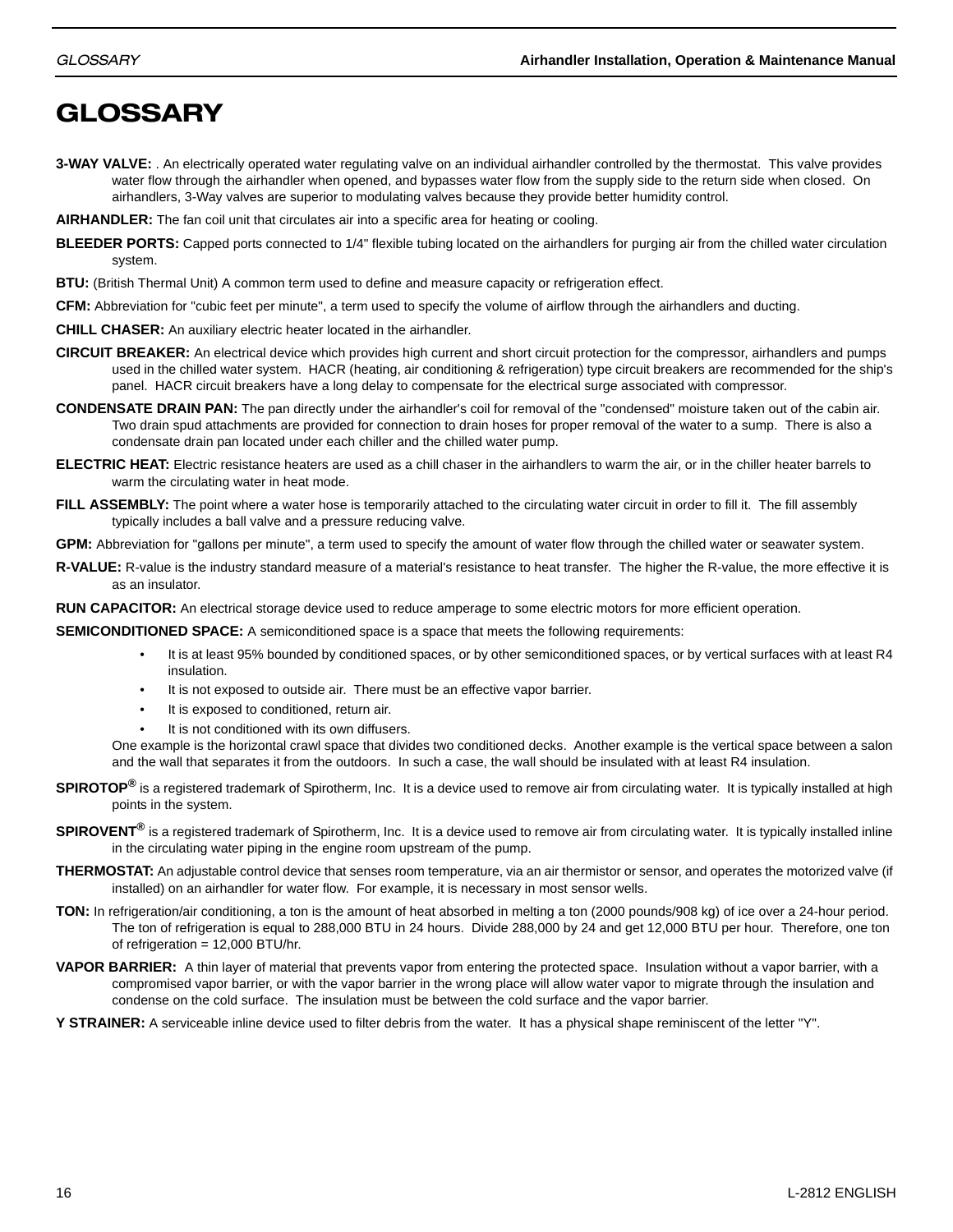